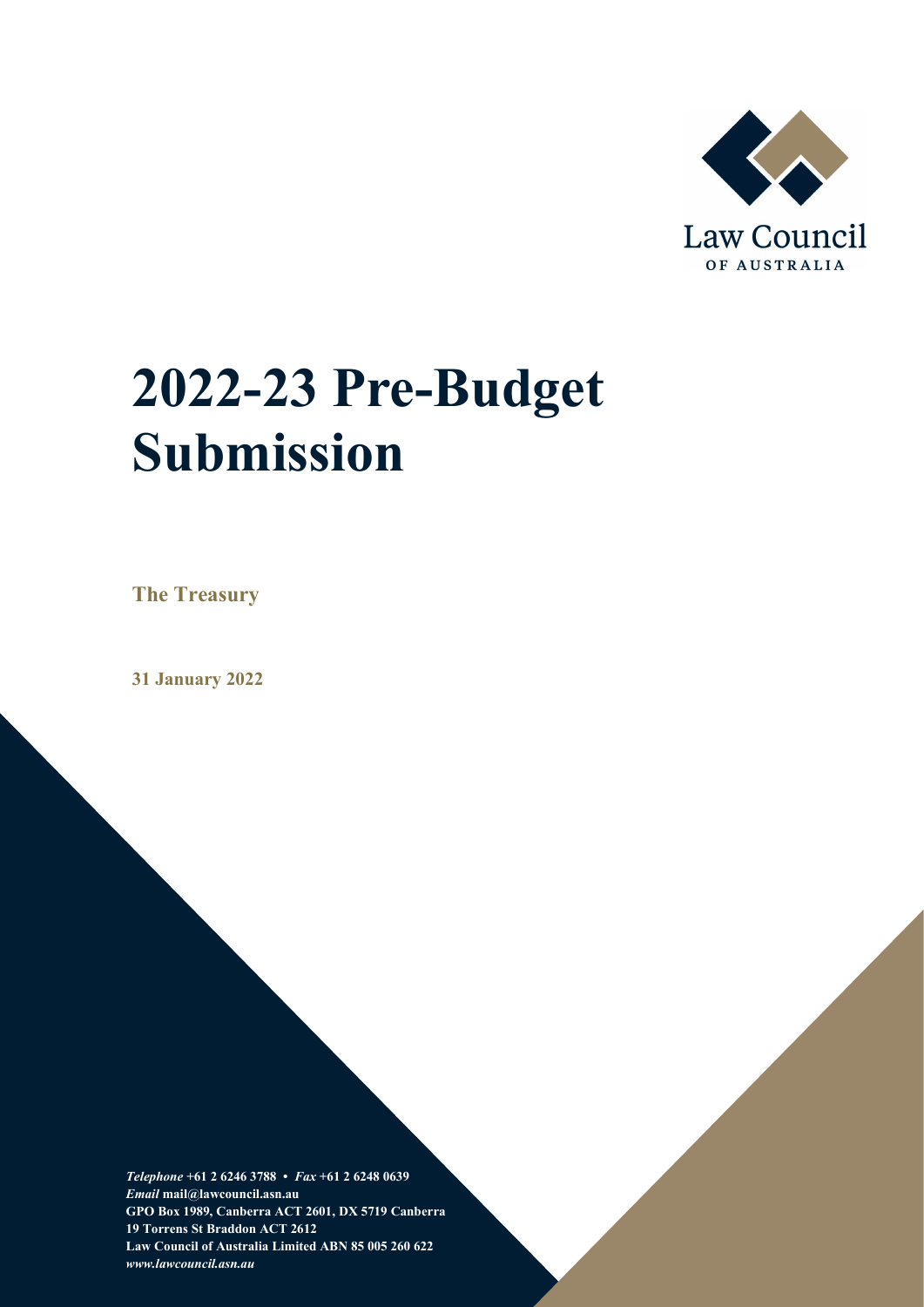# Table of Contents

| Adequate Resourcing for Relevant Federal Agencies and Organisations 25          |  |
|---------------------------------------------------------------------------------|--|
|                                                                                 |  |
|                                                                                 |  |
|                                                                                 |  |
|                                                                                 |  |
| Developing and strengthening the legal profession in the South Pacific region28 |  |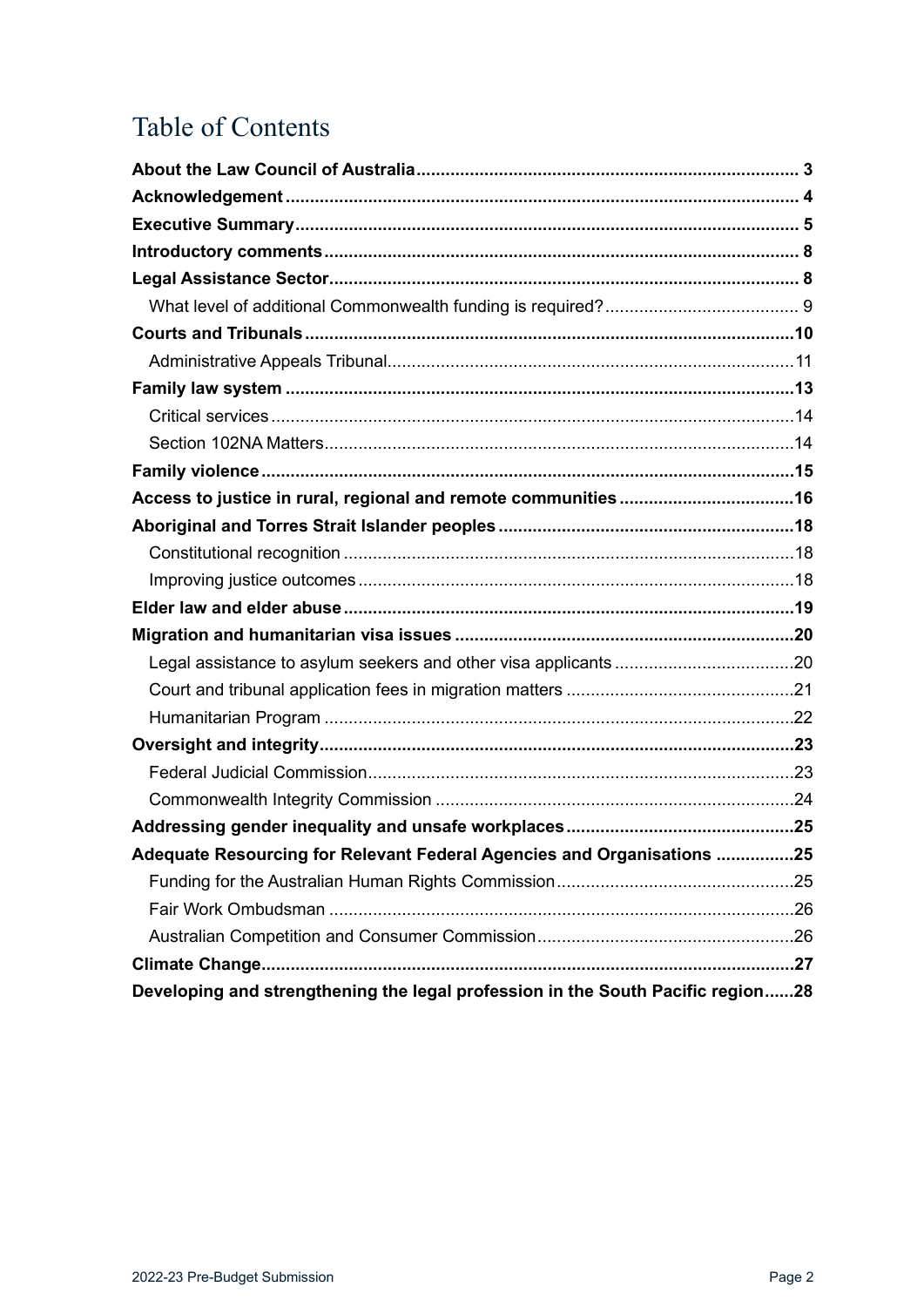# <span id="page-2-0"></span>About the Law Council of Australia

The Law Council of Australia exists to represent the legal profession at the national level, to speak on behalf of its Constituent Bodies on national issues, and to promote the administration of justice, access to justice and general improvement of the law.

The Law Council advises governments, courts and federal agencies on ways in which the law and the justice system can be improved for the benefit of the community. The Law Council also represents the Australian legal profession overseas, and maintains close relationships with legal professional bodies throughout the world. The Law Council was established in 1933, and represents 16 Australian State and Territory law societies and bar associations and Law Firms Australia, which are known collectively as the Council's Constituent Bodies. The Law Council's Constituent Bodies are:

- Australian Capital Territory Bar Association
- Australian Capital Territory Law Society
- Bar Association of Queensland Inc
- Law Institute of Victoria
- Law Society of New South Wales
- Law Society of South Australia
- Law Society of Tasmania
- Law Society Northern Territory
- Law Society of Western Australia
- New South Wales Bar Association
- Northern Territory Bar Association
- Queensland Law Society
- South Australian Bar Association
- Tasmanian Bar
- Law Firms Australia
- The Victorian Bar Inc.
- Western Australian Bar Association

Through this representation, the Law Council effectively acts on behalf of more than 90,000<sup>[1](#page-2-1)</sup> lawyers across Australia.

The Law Council is governed by a board of 23 Directors – one from each of the constituent bodies and six elected Executive members. The Directors meet quarterly to set objectives, policy and priorities for the Law Council. Between the meetings of Directors, policies and governance responsibility for the Law Council is exercised by the elected Executive members, led by the President who normally serves a 12 month term. The Council's six Executive members are nominated and elected by the board of Directors.

Members of the 2022 Executive as at 1 January 2022 are:

- Mr Tass Liveris, President
- Mr Luke Murphy, President-elect
- Mr Greg McIntyre SC, Treasurer
- Ms Juliana Warner, Executive Member
- Ms Elizabeth Carroll, Executive Member
- Ms Elizabeth Shearer, Executive Member

The Chief Executive Officer of the Law Council is Mr Michael Tidball. The Secretariat serves the Law Council nationally and is based in Canberra.

<span id="page-2-1"></span><sup>1</sup> Law Council of Australia, *The Lawyer Project Report*, (pg. 9,10, September 2021).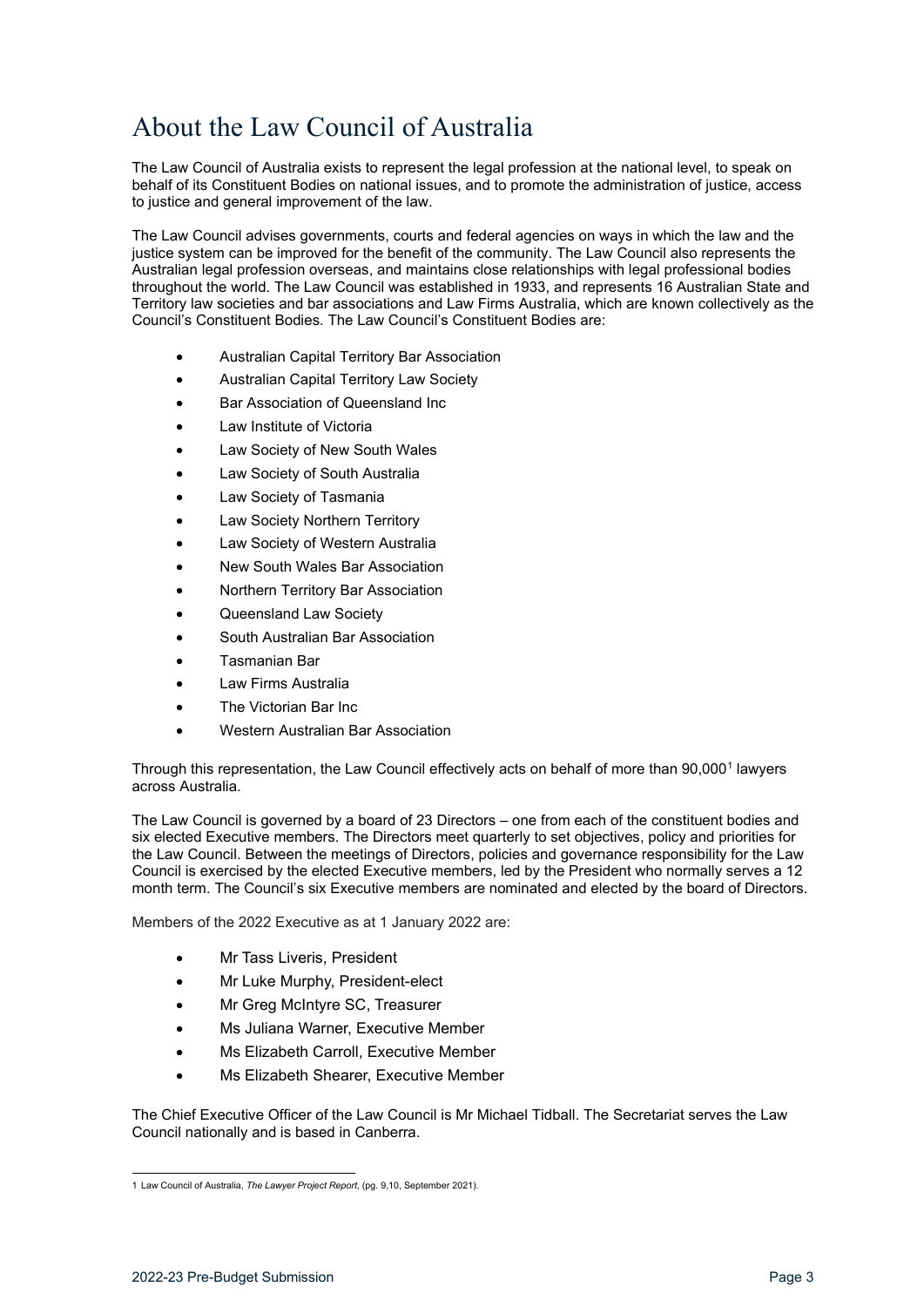# <span id="page-3-0"></span>Acknowledgement

The Law Council is grateful for the contributions of the following Law Council Constituent Bodies, Sections and Advisory Committees in the preparation of this submission:

- Law Society of New South Wales;
- Law Institute of Victoria;
- Queensland Law Society;
- Access to Justice Committee;
- Family Law Section; and
- International Law Section.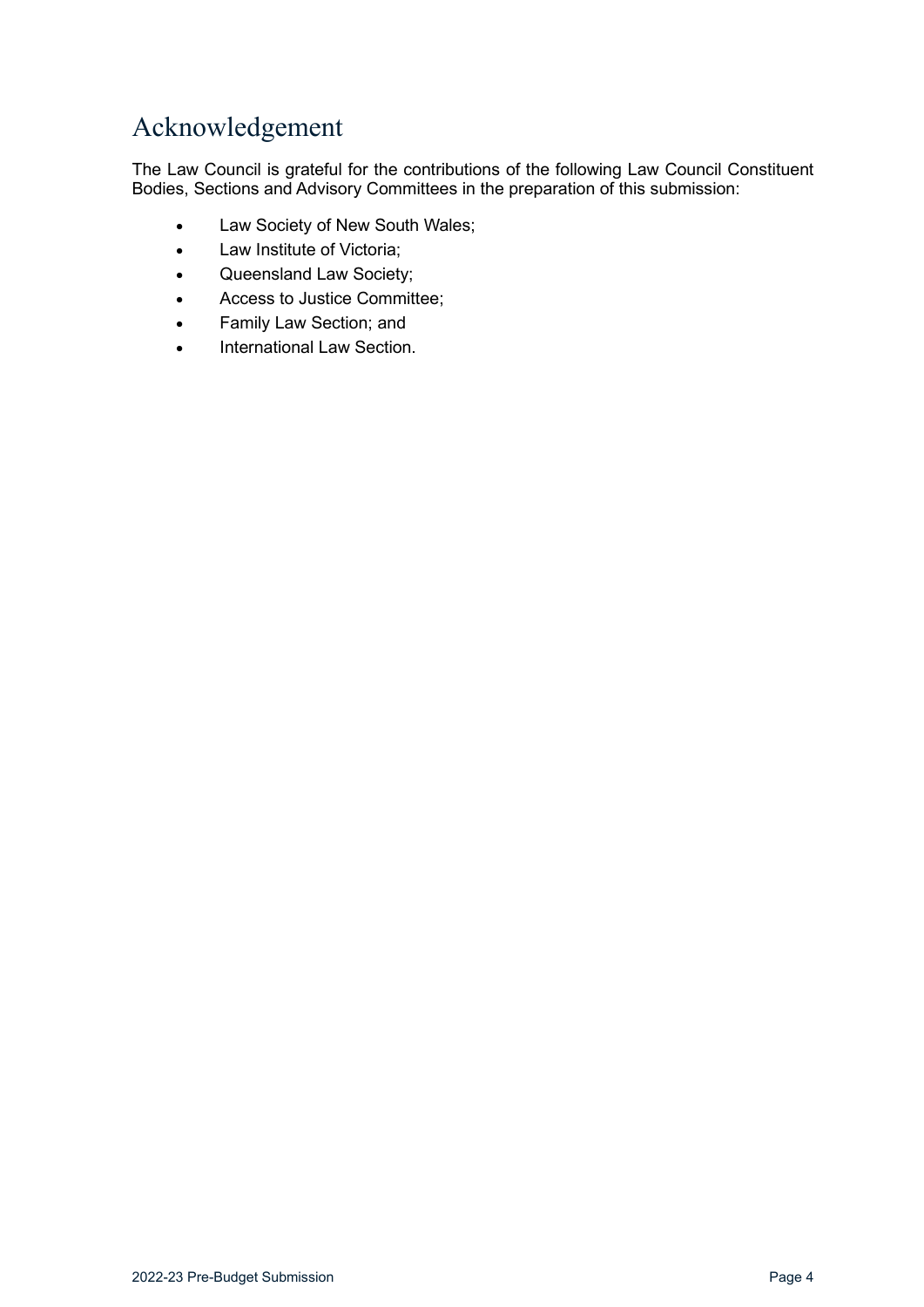# <span id="page-4-0"></span>Executive Summary

- 1. The Law Council is grateful for the opportunity to provide this submission to the Treasury for consideration in preparing the 2022-23 Federal Budget.
- 2. Key recommendations from the Law Council contained in this submission are as follows:
	- Funding for Justice Impact Tests should be provided at the Commonwealth level to facilitate the smoother development of laws and policies which have downstream impacts on the justice system.
	- The Australian Government should increase baseline ongoing funding by least \$400 million per annum to Legal Aid Commissions (**LAC**), Community Legal Centres (**CLC**), Aboriginal and Torres Strait Islander Legal Services (**ATSILS**), and Family Violence Prevention Legal Services (**FVPLS**) to address critical civil and criminal legal assistance service gaps.
	- The Australian Government, in consultation with state and territory governments, the judiciary and the legal profession, should commission a full review of the resourcing needs of the judicial system with a commitment to then addressing those needs.
	- The Australian Government should increase the resources of federal courts, tribunals and commissions by:
		- appointing additional judges and members;
		- promptly filling judicial vacancies;
		- providing adequate resources for registries;
			- improving relevant technology and infrastructure, including:
				- **EXECOMPTER COMPTER EXECTS**: comprehensive electronic case management systems;
				- **EXECT** audio video capabilities in all courtrooms and other areas such as interview and break out rooms to allow parties to appear and access legal advice remotely; and
				- **•** hearing and interview rooms, and separate waiting areas for matters involving children and domestic and family violence; and
		- improving court services in rural, regional and remote (**RRR**) areas.
	- The Australian Government should substantially increase resources for the Administrative Appeals Tribunal (**AAT**) including the appointment of new members in the Migration and Refugee Division (**MRD**) with the aim to meaningfully reduce case backlogs in that Division.
	- The Australian Government should ensure adequate funding and resourcing of the Federal Circuit and Family Court of Australia (**FCFCA**) to address critical backlogs and delays in family law proceedings.
	- The Australian Government should ensure an improved family law system by implementing the remaining Australian Law Reform Commission's (**ALRC**) recommendations which are supported by the Law Council, including:
		- continued funding to sustain judicial resourcing, particularly to ensure the replacement of judges promptly after retirement;
		- sustained funding of Court-based initiatives that aim to facilitate early dispute resolution, such as the Lighthouse Project, the Priority Property Pools under \$500 000 (**PPP500**) program and the Court-based Family Dispute Resolution program; and
		- increased funding for family law services provided by legal aid commissions and community legal centres.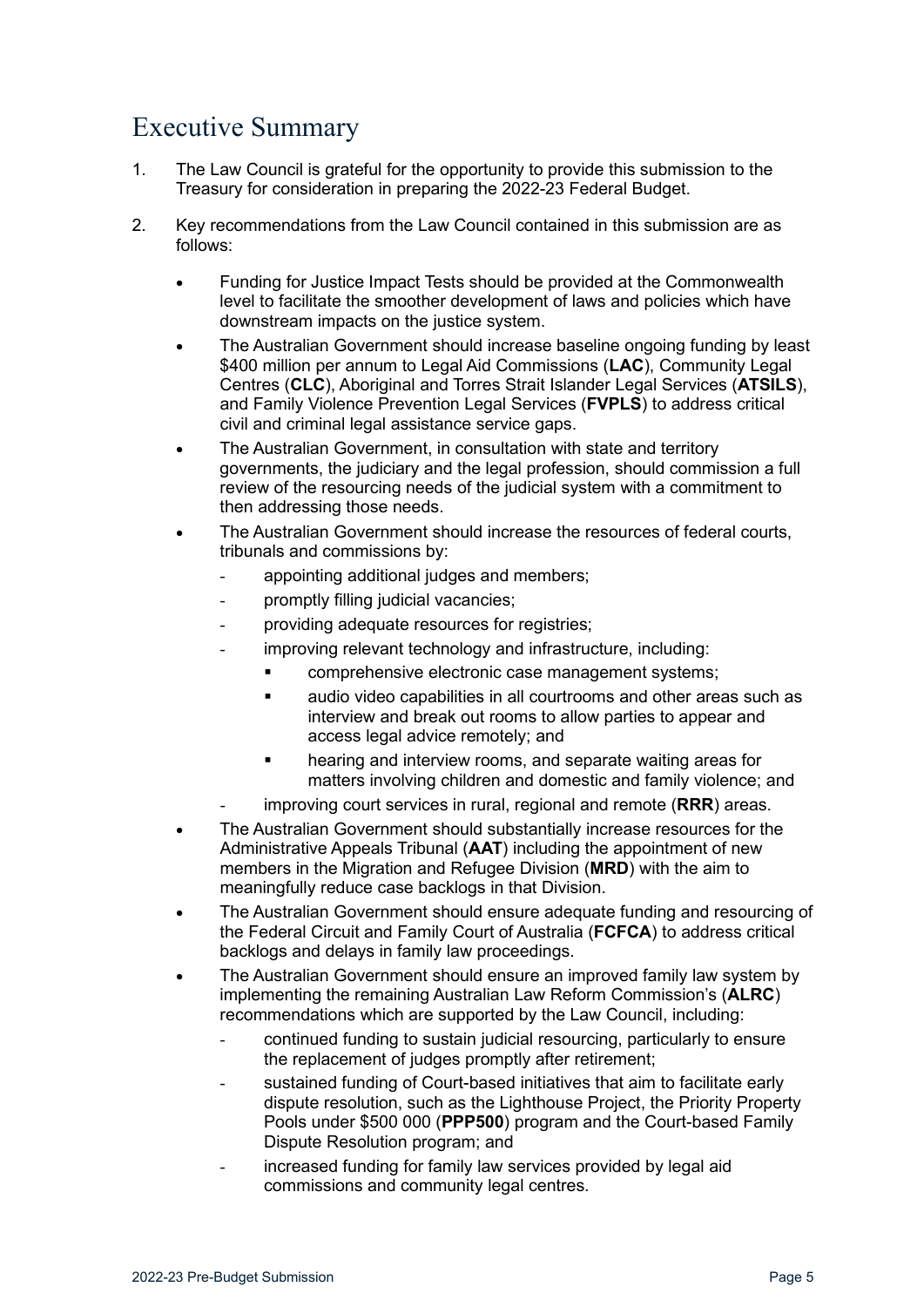- The Australian Government should urgently increase funding to LACs to enable to enable them to improve the availability and quality of Independent Children's Lawyers (**ICL**), including to fund the return of senior, experienced private practitioners to this work.
- The Australian Government should provide adequate, ongoing funding which meets demand for the Commonwealth Family Violence and Cross-Examination of Parties Scheme.
- The Australian Government should implement the new National Plan to Reduce Violence Against Women and their Children. This will require sustainable and appropriately funded and targeted specialist legal assistance services and court-based measures supported by social and economic measures.
- The Australian Government should allocate adequate, long-term funding for legal assistance services in RRR communities and investigate funding for the development of incentive programs that encourage solicitors to take up employment in these communities.
- Working with state and territory governments, commission a full review of the resourcing needs of RRR communities (including in relation to interactions with the justice system), with a commitment to then addressing those needs. This should include consideration of increased resourcing to fund adequate technology for internet reliability so that RRR communities have equal access to and opportunities for education and participation.
- Any review of resourcing should include nuanced and evidence-based considerations of the needs of vulnerable and digitally excluded Australians, to ensure that their legal needs are addressed and accommodated.
- The Australian Government should provide funding for a referendum regarding the establishment of a First Nations Voice to Parliament as a matter of priority.
- The Australian Government should:
	- implement the recommendations of the ALRC's *Pathways to Justice* Report, informed by Aboriginal and Torres Strait Islander communities and their representatives, to meet or exceed the justice targets in the National Agreement on Closing the Gap;
	- ensure that the new Closing the Gap justice targets are backed by appropriate resourcing including for access to justice initiatives, particularly for Aboriginal community-controlled legal services, and preventative approaches spanning a wide range of health, housing, youth engagement, disability and broader services; and
	- establish and properly resource a national justice reinvestment body and expanded justice reinvestment trials, to redirect spending to long-term solutions that work (for example, early intervention, diversion, rehabilitation, therapeutic, and exit programs and strategies).
- The Australian Government should provide appropriate, sustained and increased funding for specialist legal assistance and aged care advocacy services, government agencies, and relevant tribunals that work towards reducing elder abuse.
- The Australian Government should:
	- re-instate full Commonwealth funding for the Immigration Advice and Application Assistance Scheme for all asylum seekers in need; and
	- provide additional resources to LACs and CLCs to address gaps in migration legal assistance.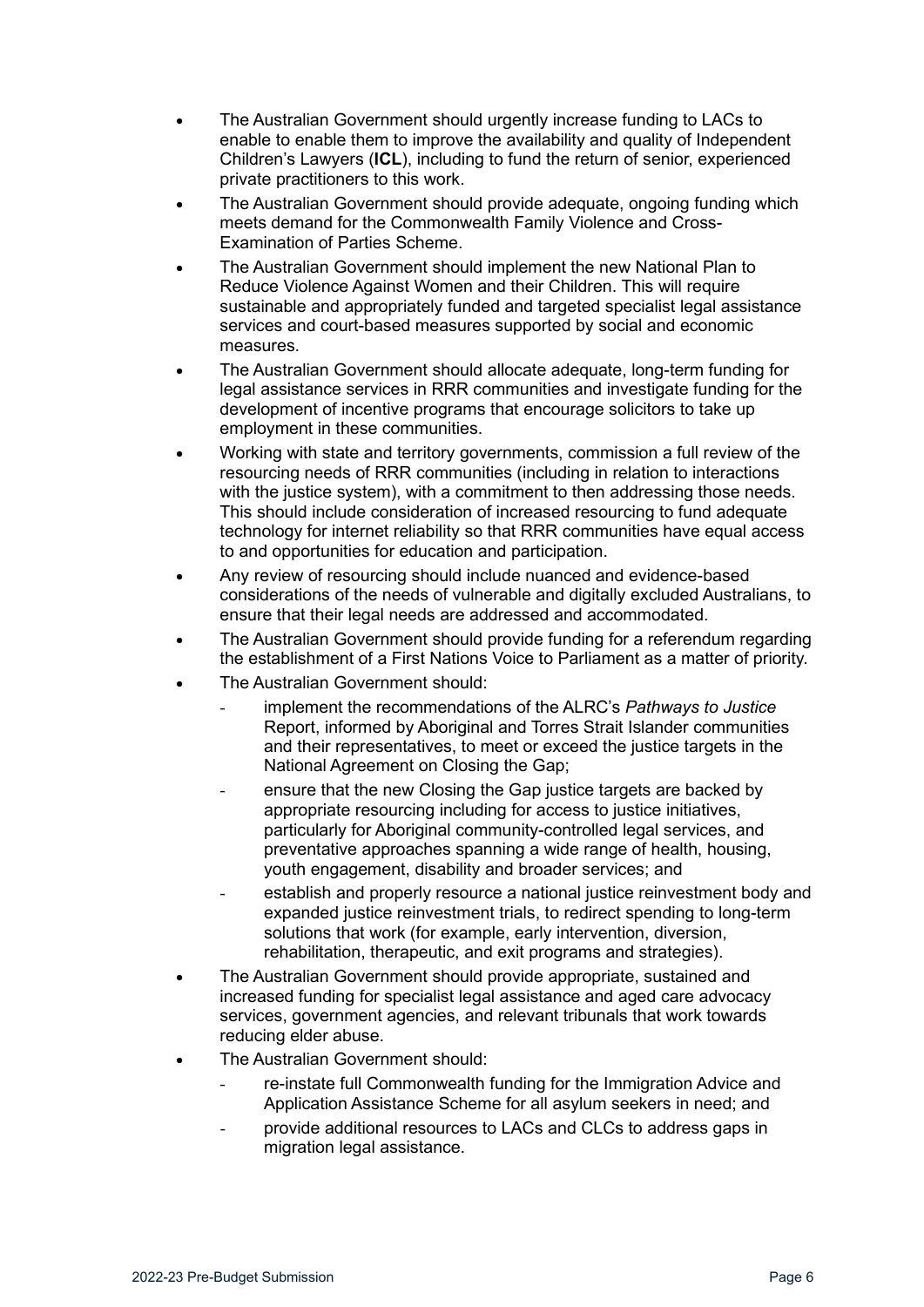- The Australian Government should reduce the filing fees for migration-related matters in the FCFCA.
- The Australian Government should set a target for the Humanitarian Program above the ceiling of 13,750 places allocated for the 2021-22 financial year so that its commitment to allocate 13,000 places to Afghans over the next four years amounts to a total increase to the Program, rather than a shuffling of allocation within it.
- The Australian Government aim to return to 20,000 places in the Humanitarian Program over the forward estimates.
- In consultation with, and in a manner endorsed by, the federal judiciary, the Australian Government should establish and adequately resource a Federal Judicial Commission to deal with any allegation of lack of competency, serious misconduct or corruption in the High Court, federal courts and AAT.
- The Australian Government must ensure that when established, the proposed Commonwealth Integrity Commission (**CIC**) is adequately funded to achieve its purpose.
- The Australian Government should provide appropriate resourcing to review and implement the remaining Respect@Work recommendations by the end of 2022.
- The Australian Government should adequately resource the Australian Human Rights Commission (**AHRC**) to ensure that it can effectively carry out its investigation, complaint and conciliation functions and its function of enhancing public education and human rights resources.
- The Australian Government should review the funding of the Fair Work Ombudsman (**FWO**) to ensure that it is appropriately funded to meet the additional demand created by the impacts of the COVID-19 pandemic.
- The Australian Government should review the funding of the Australian Competition and Consumer Commission (**ACCC**) to enable its enforcement program to be carried out effectively, which includes the ability to take action against Australian Consumer Law and other consumer law breaches.
- The Australian Government provide additional funding available to the legal assistance sector targeted at meeting the ongoing and increasing legal need of climate-impacted vulnerable and disadvantaged communities.
- The Australian Government should review current federal domestic legal frameworks regarding adaptation and mitigation to climate change, to ensure that they:
	- fully implement Australia's international law obligations with respect to climate change;
	- respect, protect and fulfil Australia's international human rights law obligations;
	- qive effect to rule of law principles; and
	- are fair and equitable, promote public confidence and provide a just transition for affected communities.
- The Australian Government should provide funding to support the Law Council's activity in promoting the rule of law in the South Pacific region.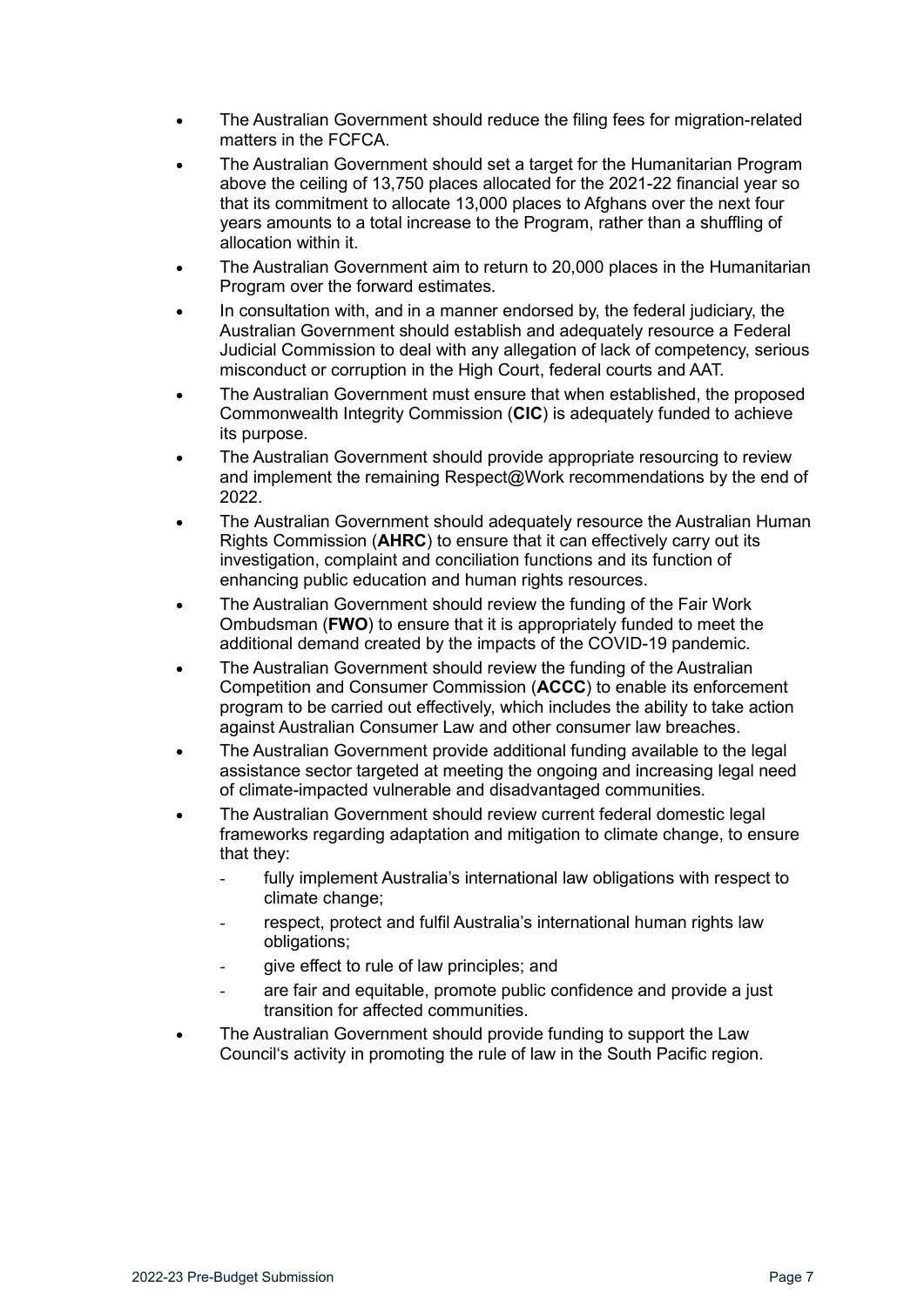# <span id="page-7-0"></span>Introductory comments

- 3. The ongoing impacts of the COVID-19 pandemic have resulted in significant disruptions to the legal profession and the delivery of legal services. The Law Council has received feedback from members of the profession indicating that the impacts of COVID-19 have exceeded what was previously expected.
- 4. While many state and federal border restrictions have eased, legal service providers and their clients continue to be impacted. This has been exacerbated by recent widespread community transmission of the Omicron variant of COVID-19. The Law Council is aware that some legal service providers are struggling to maintain necessary staffing levels as employees are unwell and/or required to isolate due to the virus' spread in the community.
- 5. The pandemic has also created significant additional overhead burdens which lawyers have been forced to bear, including technology updates, service interruptions and providing infrastructure to clients who lack it in criminal and family law matters. While this is felt across the profession, it has particularly impacted on smaller practices – many of which specialise in assisting some of the most vulnerable Australians.

# <span id="page-7-1"></span>Legal Assistance Sector

- 6. Legal problems are a common occurrence in society and most Australians will experience several interactions with the legal system throughout their lifetime. People experiencing disadvantage are often more vulnerable to legal problems and frequently have greater, and more complex legal needs than the general population. However, despite having disproportionate interactions with the justice system, Australians experiencing disadvantage are often the least able to respond effectively (both in terms of financial resources and legal capability).
- <span id="page-7-4"></span>7. For many Australians, the no-cost or minimal cost services provided by governmentfunded legal assistance providers are often the first and most fundamental sources of support to address legal issues. Each of the four publicly funded legal assistance services – LACs, CLCs, ATSILS and FVPLS – play an important, unique and complementary role in providing legal help to people across Australia. In particular, the Law Council understands that there is an increasing demand for consumer and credit related services. Access to these services is especially important in the current economic circumstances.
- 8. The downstream savings created by investment in the legal sector have been regularly recognised. In 2014, the Productivity Commission recognised the net public benefits to the community of legal expenditure and the 'false economy' of not doing so, given that the costs of unresolved problems are often shifted to other areas of government spending such as health care, housing and child protection.<sup>[2](#page-7-2)</sup> The International Bar Association and the World Bank Group's 2019 analysis of legal assistance systems around the world found that investment in these systems generates downstream savings of between 2.3 (housing advice) and 8.8 (welfare systems advice) times the investment.<sup>[3](#page-7-3)</sup>

<span id="page-7-2"></span><sup>2</sup> Productivity Commission, *Access to Justice Arrangements* (Inquiry Report No 72, 2014) 30-1 (*Access to Justice Arrangements*).

<span id="page-7-3"></span><sup>3</sup> International Bar Association and World Bank Group, *A Tool for Justice: A Cost Benefit Analysis of Legal Aid*  (2019) 19.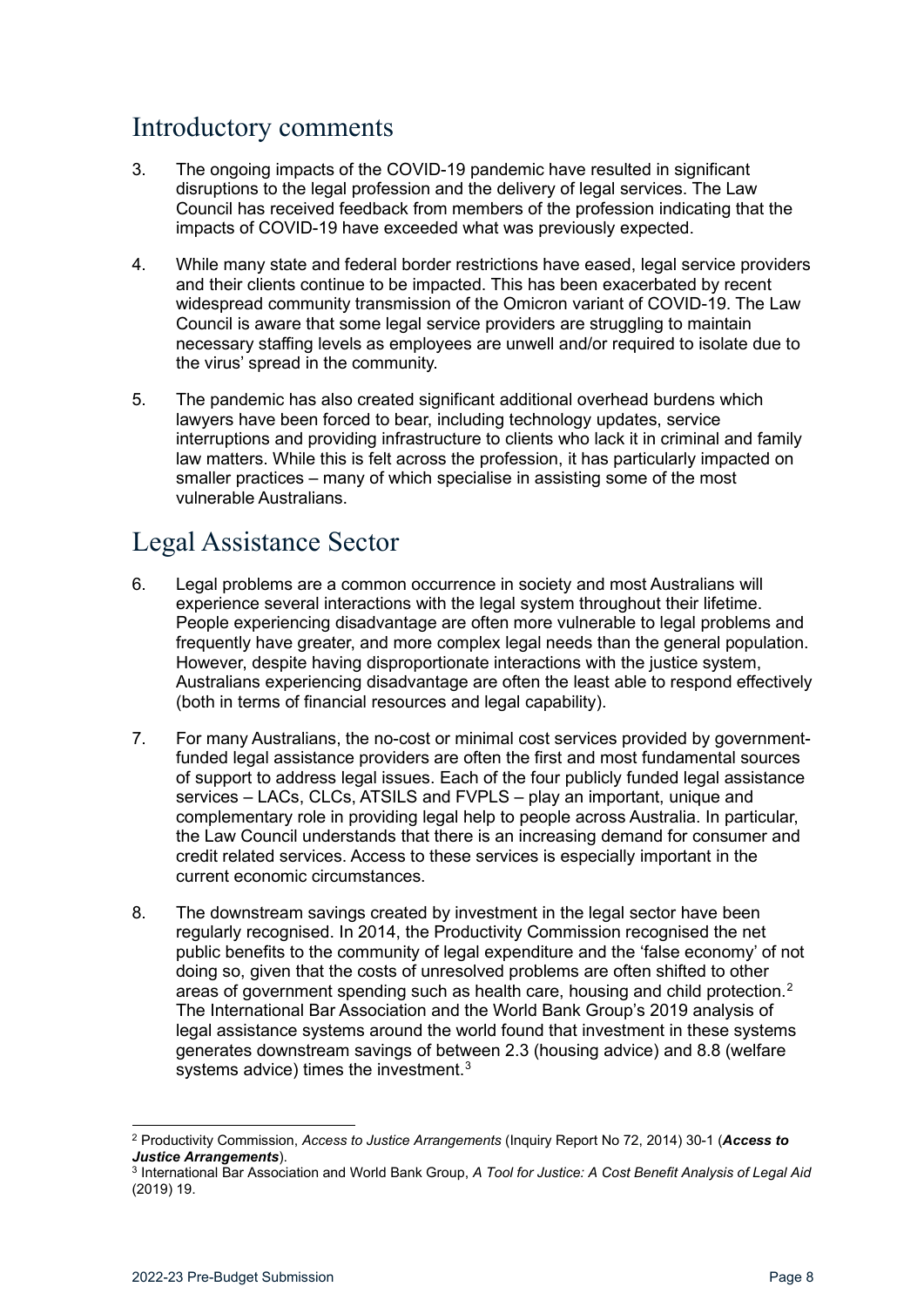- 9. The Final Report of the Law Council's Justice Project also highlighted the costs (personal, community, social and economic) that arise and/or grow when people cannot access justice.<sup>[4](#page-8-1)</sup> These include, for example:
	- unresolved problems escalating from civil or family matters, to criminal matters;
	- an inability to resolve mounting debts, fines or payments, resulting in poverty and/or eviction and homelessness; or
	- women and children remaining at risk of harm, violence and exploitation.

These scenarios have broader cost implications across a wide range of government portfolios – such as to health, housing, social services and welfare, child protection, families, corrections, policing and justice.<sup>[5](#page-8-2)</sup>

10. The Law Council recognises that the Australian Government in recent Budgets has provided additional funds to the sector through initiatives such as the 2021-22 Budget funding to support victims of family violence and people experiencing mental health concerns, and the 2020-21 Budget COVID-19 pandemic and bushfire relief/recovery packages. While these initiatives are welcome, they are impermanent and fail to address the significant and ongoing shortfall in baseline funding for the legal assistance sector.

### <span id="page-8-0"></span>**What level of additional Commonwealth funding is required?**

- 11. Despite the clear economic and social benefits of investment in the legal assistance sector, the sector remains critically underfunded. The Law Council considers current Commonwealth funding levels under the National Legal Assistance Partnership (**NLAP**) to be approximately half of the level required to meet demand on the sector.
- 12. In the Final Report of the Justice Project released August 2018, the Law Council estimated that the Commonwealth funding shortfall was at least \$310 million.<sup>[6](#page-8-3)</sup> This figure comprised:
	- (a) the Productivity Commission's estimate that the Commonwealth should provide additional funding of around \$120 million per annum for civil legal assistance services;<sup>[7](#page-8-4)</sup> and
	- (b) PwC's estimate that to return the Commonwealth's share of LAC funding to at least 50 per cent, the Commonwealth would need to provide an additional \$190 million per annum.
- 13. The Law Council estimates that this shortfall is now more than \$400 million (even factoring in the additional money provided under the NLAP and other initiatives). Given that the Productivity Commission's recommendation was made in 2014 and

<span id="page-8-1"></span><sup>4</sup> Law Council of Australia, *The Justice Project: Final Report – Legal Services* (August 2018) 18. 5 While the global justice evidence base is not well resourced, international studies also support findings that

<span id="page-8-2"></span>unresolved legal problems have social, economic and health consequences. See, eg, Pascoe Pleasence et al, 'Mounting Problems: Further Evidence of the Social, Economic and Health Consequences of Civil Justice Problems' in Pascoe Pleasence, Alexy Buck and Nigel J Balmer (eds), *Transforming Lives: Law and Social Process* (The Stationary Office, 2007) 67; Graham Cookson and Freda Mold, *The Business Case for Social Welfare Advice Services - An Evidence Review: Lay Summary* (University of Surrey, July 2014) 1; Citizens Advice Bureau, 'Towards a Business Case for Legal Aid' (Paper presented at the Legal Services Research Centre's Eighth International Research Conference, July 2010) 2; Laura K Abel and Susan Vignola, 'Economic and Other Benefits Associated with the Provision of Civil Legal Aid' (2010) 9 *Seattle Journal for Social Justice*  1, 139-67.

<span id="page-8-3"></span><sup>&</sup>lt;sup>6</sup> Law Council of Australia, *The Justice Project: Final Report – Legal Services* (August 2018) 11, rec 2.1.<br><sup>7</sup> Productivity Commission, *Access to Justice Arrangements*, 741, rec 21.4.

<span id="page-8-4"></span>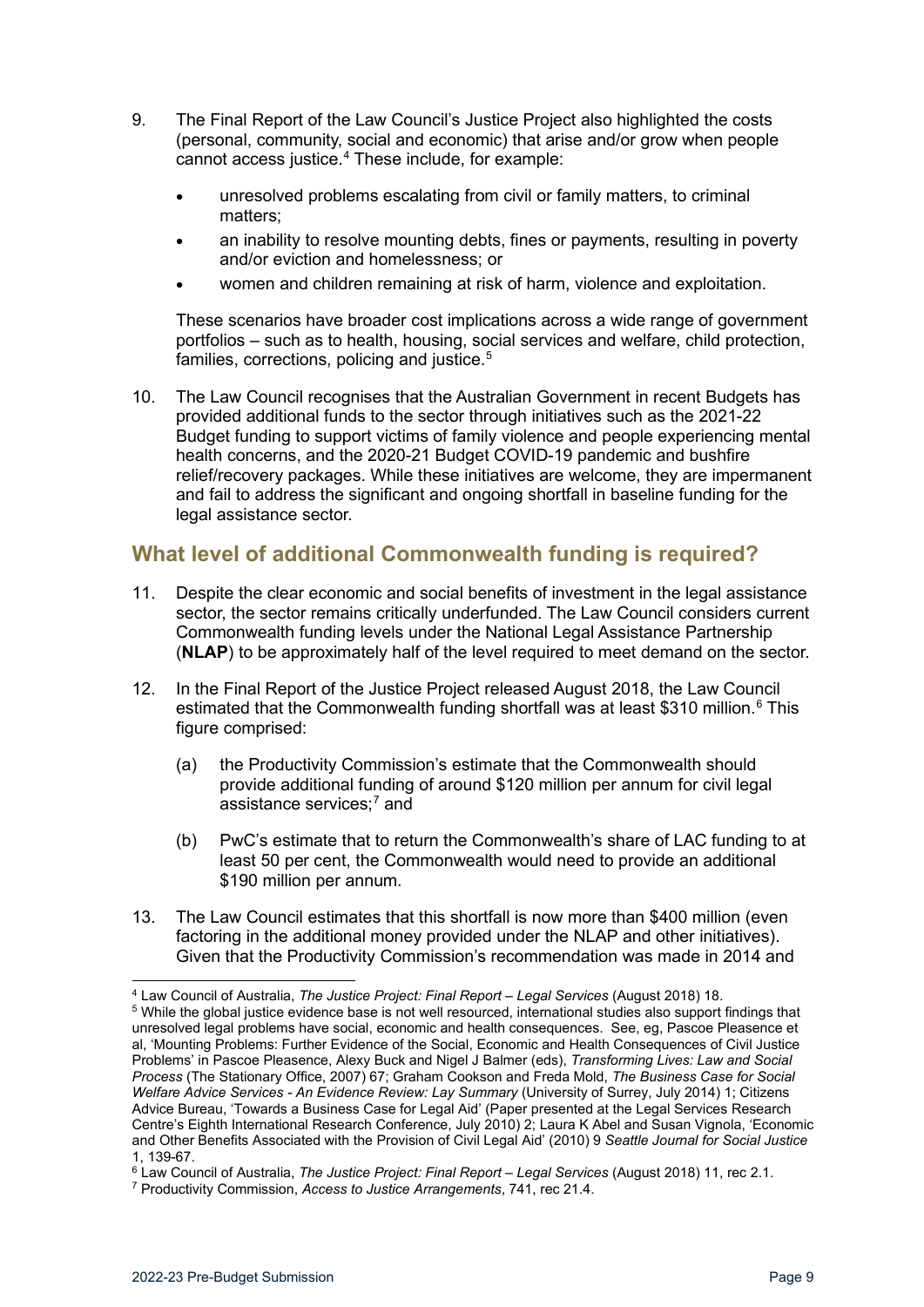was suggested merely as an interim funding solution to 'address the most pressing needs', the Law Council suggests that the \$200 million per annum figure is now likely to be a significant underestimate. $8$  Further, updated estimates from PwC indicate that for the Commonwealth to return to a 50 per cent share of total baseline funding for LACs under the NLAP, the level of additional funding required has increased significantly from \$1[9](#page-9-2)0 million per annum.<sup>9</sup>

- 14. The Law Council calls on the Australian Government to invest significant additional resources in legal assistance services and reverse the downward trend over the past 20 years in the Australian Government's funding on a real per capita basis.<sup>[10](#page-9-3)</sup>
- 15. Additionally, the Law Council considers it particularly important in determining additional funding for the sector, that resources are provided to the legal assistance sector to meet unexpected increases in legal need as a result of new policy initiatives or legislation. As such, the Law Council recommends Justice Impact Tests accompany new Government initiatives as a means of determining the impact of any initiative or reform and ensuring that any increased legal need can be met.<sup>[11](#page-9-4)</sup>

#### **Recommendations:**

- **Funding for Justice Impact Tests should be provided at the Commonwealth level to facilitate the smoother development of laws and policies which have downstream impacts on the justice system.**
- **The Australian Government should increase baseline ongoing funding by least \$400 million per annum to Legal Aid Commissions, Community Legal Centres, Aboriginal and Torres Strait Islander Legal Services, and Family Violence Prevention Legal Services to address critical civil and criminal legal assistance service gaps.**

### <span id="page-9-0"></span>Courts and Tribunals

- 16. The Law Council considers that the federal courts and tribunals have been chronically under-funded and under-resourced for a substantial period of time. The capacity of courts and tribunals to resolve matters both swiftly and fairly is hampered by insufficient resources in the face of increasing demand for services.
- 17. Key indicators of the current under-resourcing of courts and tribunals at the federal level include:
	- long delays in commencing and finalising matters through the courts;
	- increases in the number of matters dealt with by the courts without corresponding increases in resources, including judges and court staff;
	- large judicial caseloads and delays in judicial appointments; and
	- large numbers of self-represented litigants.

<span id="page-9-3"></span> $10$  Ibid. Funding of LACs has failed to keep pace with population growth or inflation. The most recent analysis from PwC demonstrates that the Australian Government's per capita share of total government LAC funding in real terms is at its lowest level in more than 20 years, and that this share is declining.

<span id="page-9-2"></span><span id="page-9-1"></span><sup>&</sup>lt;sup>8</sup> Ibid 703, 738-9.<br><sup>9</sup> Advice from PwC to the Law Council of Australia, October 2021.

<span id="page-9-4"></span><sup>11</sup> Law Council of Australia, *The Justice Project: Final Report – Governments and Policymakers* (August 2018) 14-26.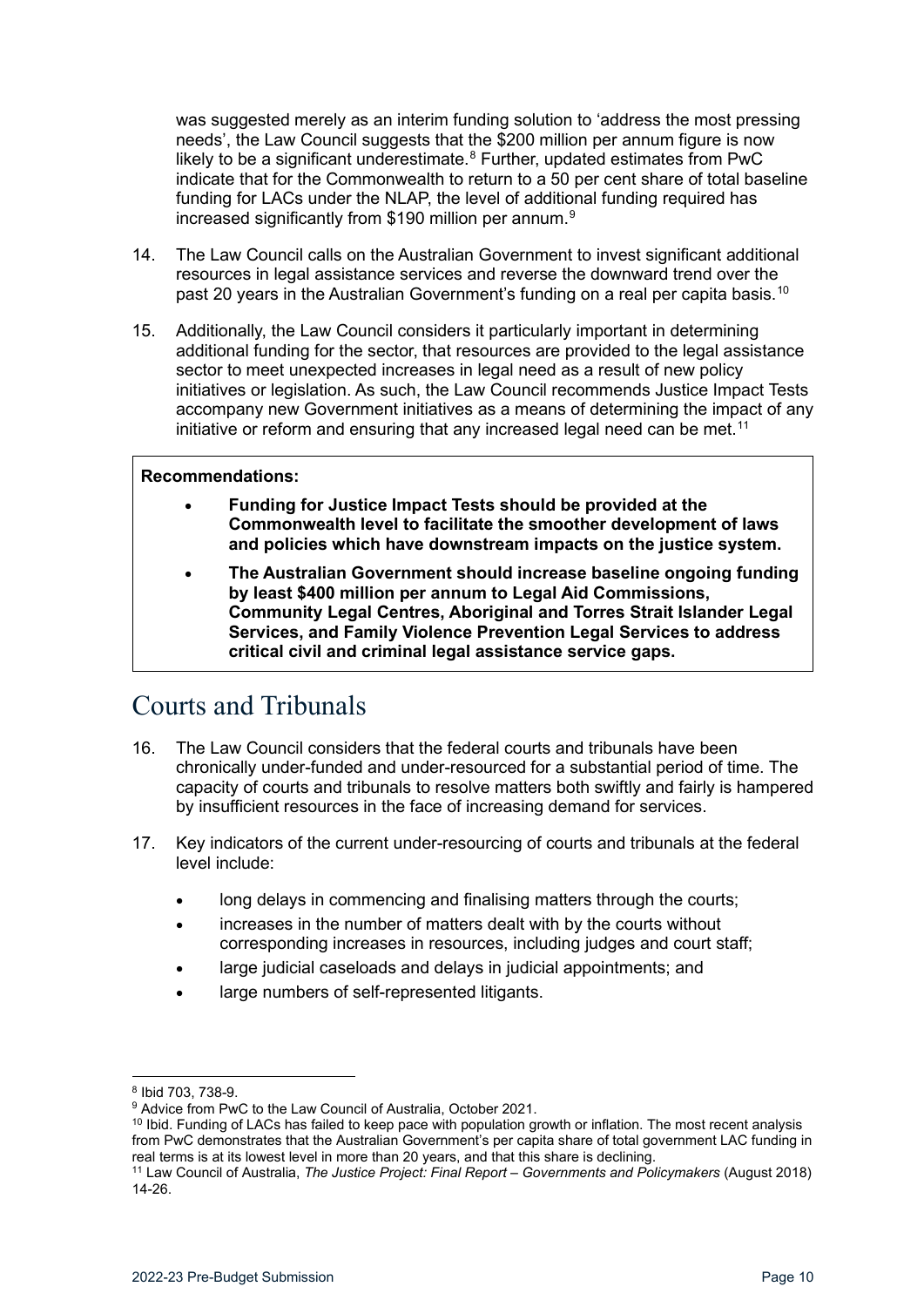- 18. Extensive delays can exacerbate legal issues and create additional frustration and conflict between parties. Extensive delays also add to the costs incurred by the users of the courts.
- 19. Efficiency and administrative savings (including through the increased use of technology to undertake court and tribunal functions) are important components in increasing timeliness, efficiency and fairness. However, they cannot be the only solution to the current backlogs and high workloads afflicting the federal courts. These components must be supported by a significant increase in the resourcing of the courts.

### **Recommendations:**

- **The Australian Government, in consultation with state and territory governments, the judiciary and the legal profession, should commission a full review of the resourcing needs of the judicial system with a commitment to then addressing those needs.**
- **The Australian Government should increase the resources of federal courts, tribunals and commissions (such as the Fair Work Commission) by:**
	- **appointing additional judges and members;**
	- **promptly filling judicial vacancies;**
	- **providing adequate resources for registries;**
	- **improving relevant technology and infrastructure, including:** 
		- **comprehensive electronic case management systems;**
		- **audio video capabilities in all courtrooms and other areas such as interview and break out rooms to allow parties to appear and access legal advice remotely; and**
		- **hearing and interview rooms, and separate waiting areas for matters involving children and domestic and family violence; and**
		- **improving court services in rural, regional and remote areas.**

### <span id="page-10-0"></span>**Administrative Appeals Tribunal**

- 20. The Law Council has received feedback from members of the legal profession indicating that the AAT is significantly under-resourced, which has resulted in substantial case backlogs and lengthy delays in finalising applications before the Tribunal. This is supported by the AAT's own data and statements.
- 21. Recent data from the AAT indicates that the Tribunal has a backlog of 67,752 cases, with only 55 per cent of cases finalised within [12](#page-10-1) months.<sup>12</sup> This is well short of the AAT's performance target of 75 per cent.<sup>[13](#page-10-2)</sup>
- 22. The majority of the backlog can be attributed to the MRD, which finalised 18 per cent of cases within 12 months.[14](#page-10-3) Further, the median time to finalise a case in the

<span id="page-10-1"></span><sup>12</sup> Administrative Appeals Tribunal, *AAT Caseload Report: For the period 1 July 2021 to 31 December 2021* <https://www.aat.gov.au/AAT/media/AAT/Files/Statistics/AAT-Whole-of-Tribunal-Statistics-2021-22.pdf>.  $13$  Ibid.

<span id="page-10-3"></span><span id="page-10-2"></span> $14$  Ibid.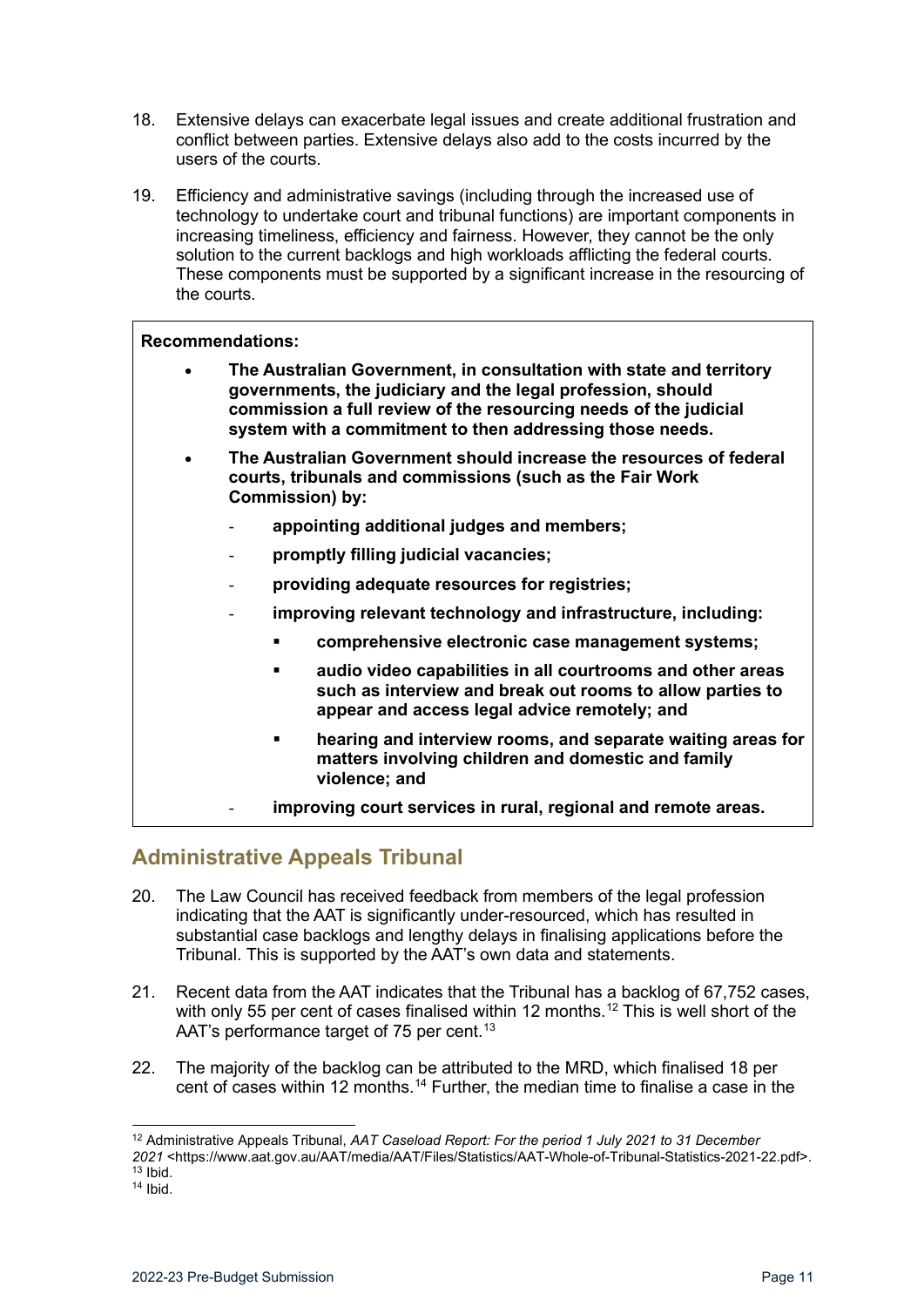MRD is over two years (109 weeks). The lengthy delays in finalising an application in the MRD are coming at considerable human cost, especially considering the complex and highly sensitive nature of refugee matters.[15](#page-11-0)

- 23. The significant delays associated with the MRD was identified in the Report on the Statutory Review of the *Tribunals Amalgamation Act 2015* (Cth), where it was recommended that there 'be an immediate enlargement of the membership of the Migration and Refugee Division' to resolve the substantial backlog of cases before the Tribunal.<sup>[16](#page-11-1)</sup> At the time this recommendation was made, there were  $53,282$ applications on hand. As noted above, on hand applications have increased to 67,752 (with 57,201 in the MRD), which emphasises the need for further funding and resourcing for the AAT to manage the increasing caseload demand.
- 24. The Law Council notes that the 2021-22 Budget included a measure to provide \$54.8 million over four years from 2021-22 to address the backlog of cases in the MRD (**AAT Budget funding measure**).[17](#page-11-2) However, in a 27 May 2021 Senate Estimates hearing, the AAT indicated that funding is 'not just for the AAT but for a range of the federal courts as well' and that the AAT Budget funding measure would allocate funding to enable an increase from 18,000 finalisations to 20,000 finalisations in the MRD, which is well below the current backlog. $^{18}$  $^{18}$  $^{18}$
- 25. The AAT's 2020-21 Annual Report, also published after the AAT Budget funding measure, suggests that the AAT is 'not sufficiently resourced to substantially reduce' its caseload, [19](#page-11-4) and that 'unless there is a significant and sustained decline in lodgements, an increase in membership and staffing and legislative changes to give the Division the power to enforce directions, it is anticipated that the backlog and delay in finalising cases will continue'.<sup>[20](#page-11-5)</sup>

#### **Recommendation:**

• **The Australian Government should substantially increase resources for the Administrative Appeals Tribunal including the appointment of new members in the Migration and Refugee Division with the aim to meaningfully reduce case backlogs in that Division.**

<span id="page-11-1"></span>Act 2015 (Report, July 2019) 6 <https://www.ag.gov.au/sites/default/files/2020-03/report-statutory-reviewaat.pdf>.<br><sup>17</sup> Commonwealth of Australia, 'Budget Measures – Budget Paper No.2 2021-22', 131.

<span id="page-11-0"></span> $15$  Ibid.

<sup>16</sup> Hon Ian Callinan AC QC, *Report on the Statutory Review of the Tribunals Amalgamation*

<span id="page-11-3"></span><span id="page-11-2"></span><sup>&</sup>lt;sup>18</sup> Evidence to Senate Legal and Constitutional Affairs Legislation Committee, Parliament of Australia, 27 May<br>2021, 20 (Ms Sian Leathem, Registrar).

<span id="page-11-5"></span><span id="page-11-4"></span><sup>&</sup>lt;sup>19</sup> Administrative Appeals Tribunal, *Annual Report 2020-21* (24 September 2021), 9. <sup>20</sup> Ibid 54.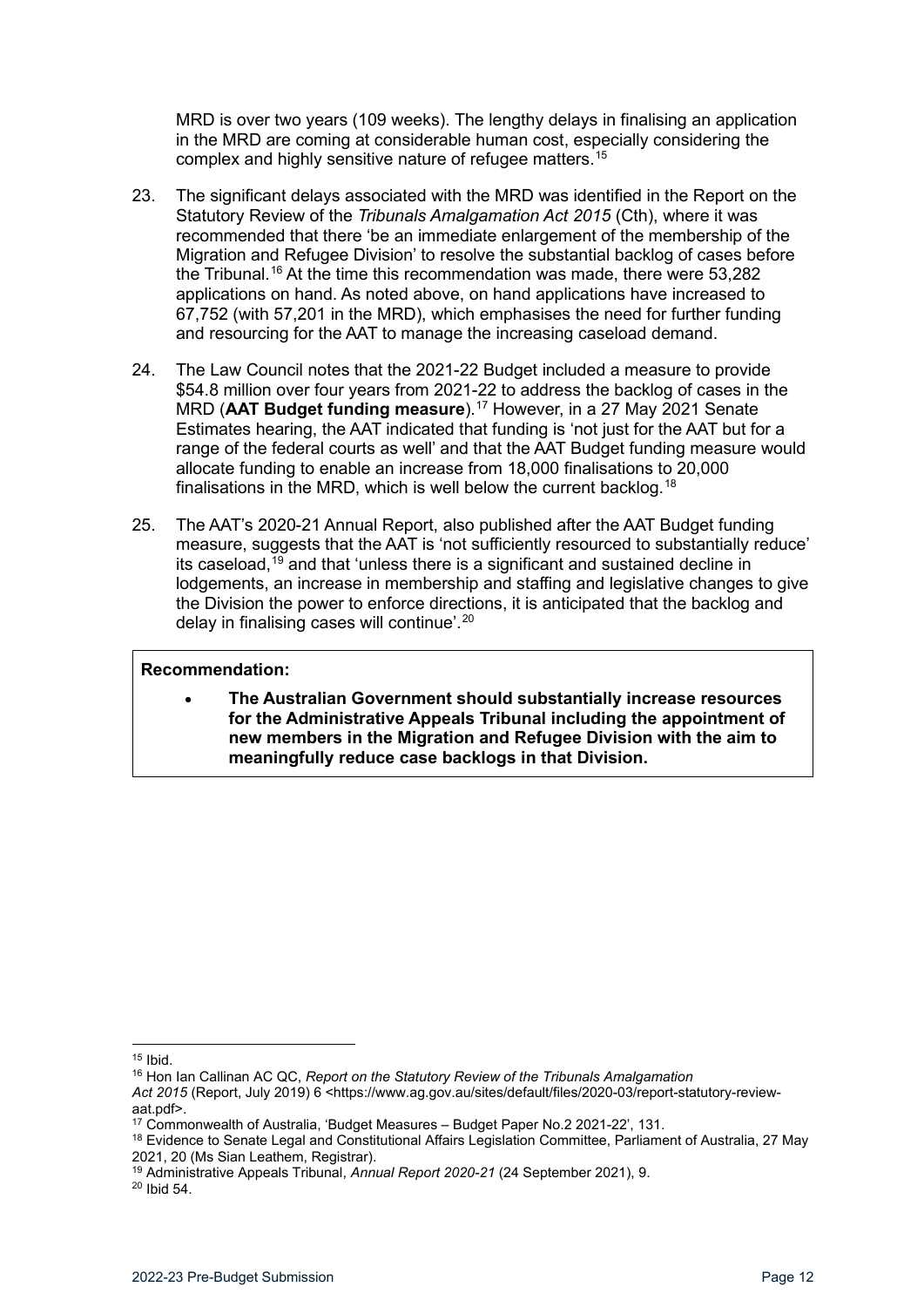# <span id="page-12-0"></span>Family law system

- 26. Where parties cannot resolve matters themselves following relationship breakdown, the Australian family law system must deliver justice in the form of multiple avenues by which a timely, efficient and cost-effective resolution of disputes can occur and which provide protection for the vulnerable and for victims of family violence.
- 27. However, there will always be a need for a properly resourced and functioning court system to provide both a forum within which disputes can be resolved and a just means by which those not otherwise able to be resolved, can be determined.
- 28. Parties to family law proceedings continue to experience unacceptable delays in progressing their matters to resolution. The ALRC's Final Report on its *Inquiry into the Family Law System* identified multiple causes, including laws and procedures which can prolong or exacerbate conflict between the parties, under-resourcing of the courts and court-based services, and under-resourcing of legal assistance services.<sup>[21](#page-12-1)</sup> While progress has been made in each of these areas, a backlog of cases remains.
- 29. Despite recent administrative changes and the appointment of additional judicial officers, the proper resourcing of the FCFCA remains a critical issue requiring urgent consideration. Additionally, these measures have not been accompanied by a corresponding increase in the budgets of LACs to fund practitioners to conduct cases within rules and case management guidelines which mandate more frequent appearances, a greater number of forms to be filed, and generally more work per case.
- 30. The Law Council acknowledges that the Australian Government has provided increased funding to support survivors of family violence in recent years. However, the Law Council is concerned that sufficient additional funding has not been provided for robust legal representation for survivors in critical areas of family law including periodic maintenance, property division, and child protection.

### **Recommendations:**

- **The Australian Government should ensure adequate funding and resourcing the Federal Circuit and Family Court of Australia to address critical backlogs and delays in family law proceedings.**
- **The Australian Government should ensure an improved family law system by implementing the remaining ALRC recommendations which are supported by the Law Council, including:** 
	- **continued funding to sustain judicial resourcing, particularly to ensure the replacement of judges promptly after retirement;**
	- **sustained funding of Court-based initiatives that aim to facilitate early dispute resolution, such as the Lighthouse Project, the Priority Property Pools under \$500 000 (PPP500) program and the Court-based Family Dispute Resolution program; and**
	- increased funding for family law services provided by legal aid **commissions and community legal centres.**

<span id="page-12-1"></span><sup>21</sup> Australian Law Reform Commission, *Family Law for the Future — An Inquiry into the Family Law System*  (Report No 135, March 2019) <https://www.alrc.gov.au/inquiry/review-of-the-family-law-system/>.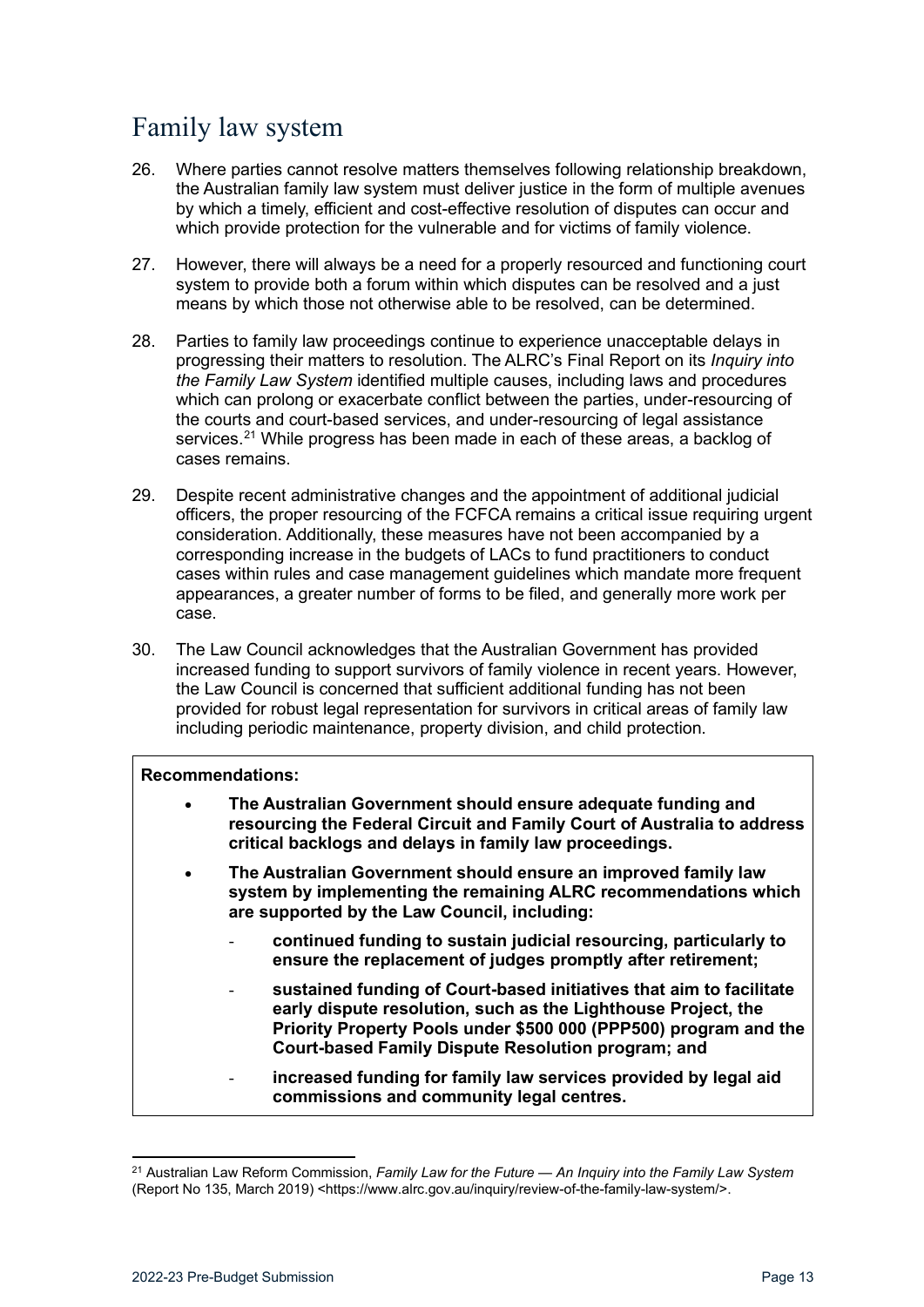### <span id="page-13-0"></span>**Critical services**

- 31. The Law Council notes the importance of hearing and considering the views of children as part of family law court proceedings. This invariably and appropriately requires the involvement of experts, such as ICLs and Court Child Experts, to explore and communicate these views.
- 32. ICLs play a critical role in parenting cases where a child may be at risk of harm, including from exposure to family violence and where there may be intractable conflict between the parents. ICLs are frequently appointed by the court in complex parenting matters. They are essential in objectively presenting to the court a position that reflects the best interests of a child and to ensure that all necessary and relevant evidence is placed before the court (especially important where one or both of the other parties may be self-represented).<sup>[22](#page-13-2)</sup> This is highly beneficial to the court in determining parenting matters and ultimately leads to better outcomes for many children. However, funding for legal aid in family law has failed to keep pace with demand. In many States and Territories, legal aid is no longer available for an ICL in cases where there are allegations of family violence.
- 33. Further, the Law Council considers that appropriately skilled family report writers are essential elements of a properly functioning family law system. However, the Law Council is aware that in some registries, final hearings have been delayed as family report writers have not been available to prepare a report prior to the hearing.
- 34. Perceived problems with the quality of some family reports are the result of a significant shortage in the number of experts prepared to undertake this work and diminution of funding of both in-house family consultants and Regulation 7 family consultants. Increasingly, new family report writers are unwilling to undertake Legal Aid funded family reports or Regulation 7 reports, as the fee does not adequately reflect the expertise of the family report writer and the significant work provided. The Law Council considers that more appropriate funding would facilitate the engagement of appropriately experienced family report writers.

### **Recommendation:**

• **The Australian Government should urgently increase funding to legal aid commissions to enable to enable them to improve the availability and quality of Independent Children's Lawyers, including to fund the return of senior, experienced private practitioners to this work.**

### <span id="page-13-1"></span>**Section 102NA Matters**

35. Section 102NA of the *Family Law Act 1975* (Cth) provides mandatory protections for parties being cross-examined in certain cases, including where one of the parties has been convicted of, or is charged with, an offence involving violence or a threat of violence.<sup>[23](#page-13-3)</sup> Section 102NA provides that cross-examination must be conducted by

<span id="page-13-2"></span><sup>&</sup>lt;sup>22</sup> The 2020-21 Annual Report of the Family Court of Australia noted that in 2020-21, 15 per cent of matters involved one or both parties not having representation at any time during their proceedings: Family Court of Australia, *Annual Report 2020-21* (13 September 2021), 25. The 2020-21 Annual report of the Federal Circuit Court of Australia noted that in 2020-21, 23 per cent of family law matters involved one or both parties not having representation at any time during their proceedings: Federal Circuit Court of Australia, *Annual Report 2020-21* (8 September 2021), 27.

<span id="page-13-3"></span><sup>23</sup> *Family Law Act 1975* (Cth) s 102NA.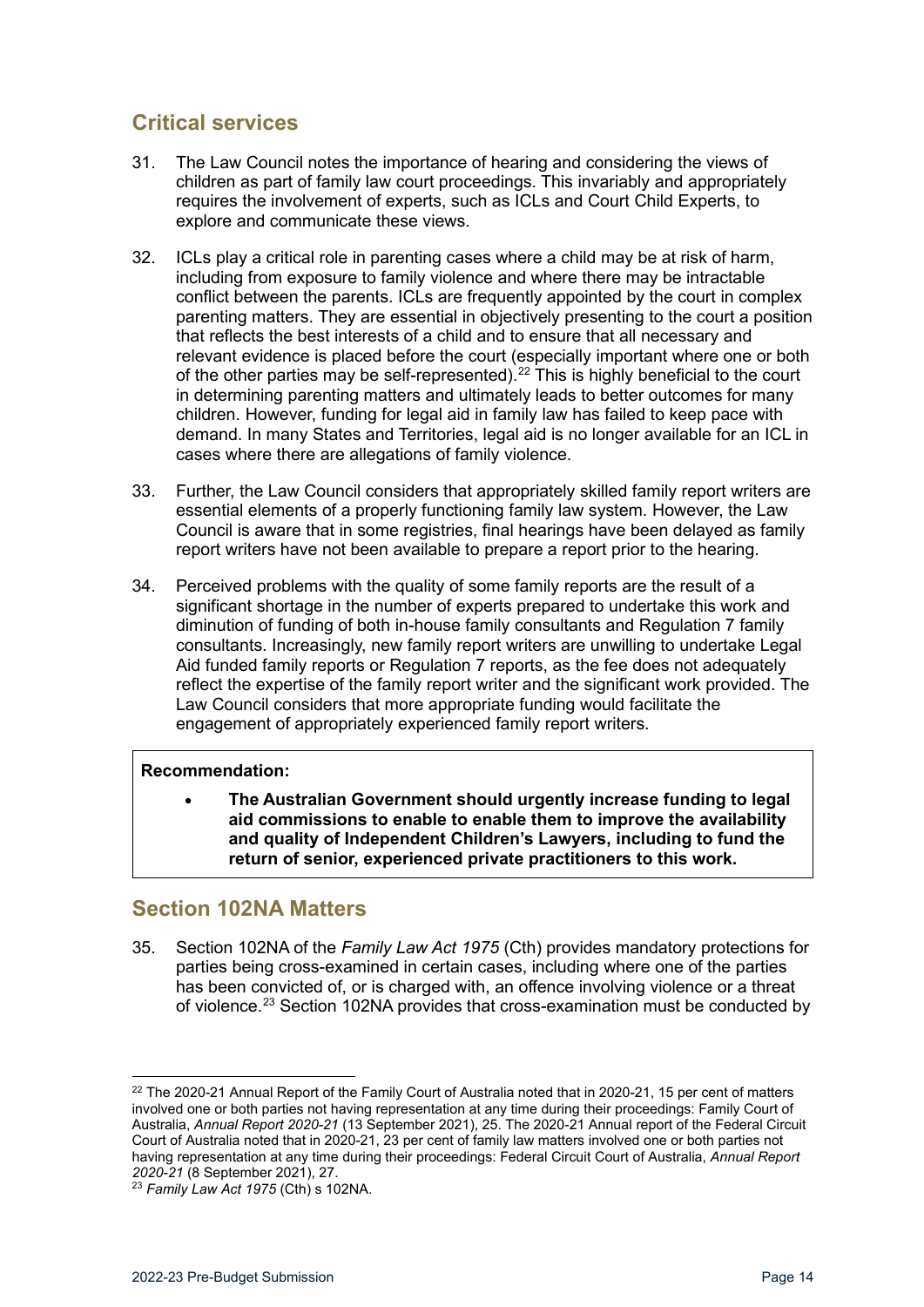a legal practitioner to prevent personal cross-examination of victims by their alleged perpetrators.[24](#page-14-1)

- 36. The Commonwealth Family Violence and Cross-Examination of Parties Scheme was established to ensure that the requirement of this section could be met in circumstances where an alleged perpetrator of family violence has not been able to access legal assistance for the substance of the matter.
- 37. This is a critically important scheme in protecting victims of family violence and adequate, ongoing funding which is reflective of the significant volume of matters which rely on section 102NA is required.<sup>25</sup>

#### **Recommendation:**

• **The Australian Government should provide adequate, ongoing funding which meets demand for the Commonwealth Family Violence and Cross-Examination of Parties Scheme.**

# <span id="page-14-0"></span>Family violence

- 38. The Law Council remains concerned with the prevalence of family, domestic and sexual violence in Australia. Violence against women and their children in Australia should be considered a national emergency which requires decisive and immediate action.
- 39. The House of Representatives Standing Committee on Social Policy and Legal Affairs in its report on *Family, Domestic and Sexual Violence* recommended a sustained, national and multi-pronged approach to preventing domestic and family violence which encompasses law reform, social and cultural change, and the provision of specialised services that support victims as well as services that address underlying issues experienced by perpetrators.<sup>[26](#page-14-3)</sup>
- 40. At the time of this submission, the Draft National Plan to End Violence against Women and Children 2022-2032 (**National Plan**) is available for consultation.[27](#page-14-4) When finalised, the National Plan will represent an important framework for how Australia will respond to this national emergency over the coming decade. Implementing the National Plan will require a raft of legal responses including sustainably funded and appropriately targeted specialist legal assistance services, and court-based measures such as the Lighthouse Project.
- 41. Legal responses must necessarily be supported by social and economic measures, in particular:
	- community education to address the cultural norms of gender inequality at its foundation;

<span id="page-14-1"></span><sup>24</sup> Ibid s 102NA; Explanatory Memorandum, *Family Law Amendment (Family Violence and Cross-Examination of Parties) Bill 2018* (Cth) 2.

<span id="page-14-2"></span><sup>25</sup> Explanatory Memorandum, *Family Law Amendment (Family Violence and Cross-Examination of Parties) Bill 2018* (Cth).

<span id="page-14-3"></span><sup>&</sup>lt;sup>26</sup> House of Representatives Standing Committee on Social Policy and Legal Affairs, Parliament of Australia, *Inquiry into family, domestic and sexual violence* (Report, March 2021) rec 2

<sup>&</sup>lt;https://www.aph.gov.au/Parliamentary\_Business/Committees/House/Social\_Policy\_and\_Legal\_Affairs/Famil yviolence/Report>.

<span id="page-14-4"></span><sup>27</sup> Department of Social Services*, Draft National Plan to End Violence against Women and Children 2022- 2032* (14 January 2021) <https://engage.dss.gov.au/draft-national-plan-to-end-violence-against-women-andchildren-2022-2032/>.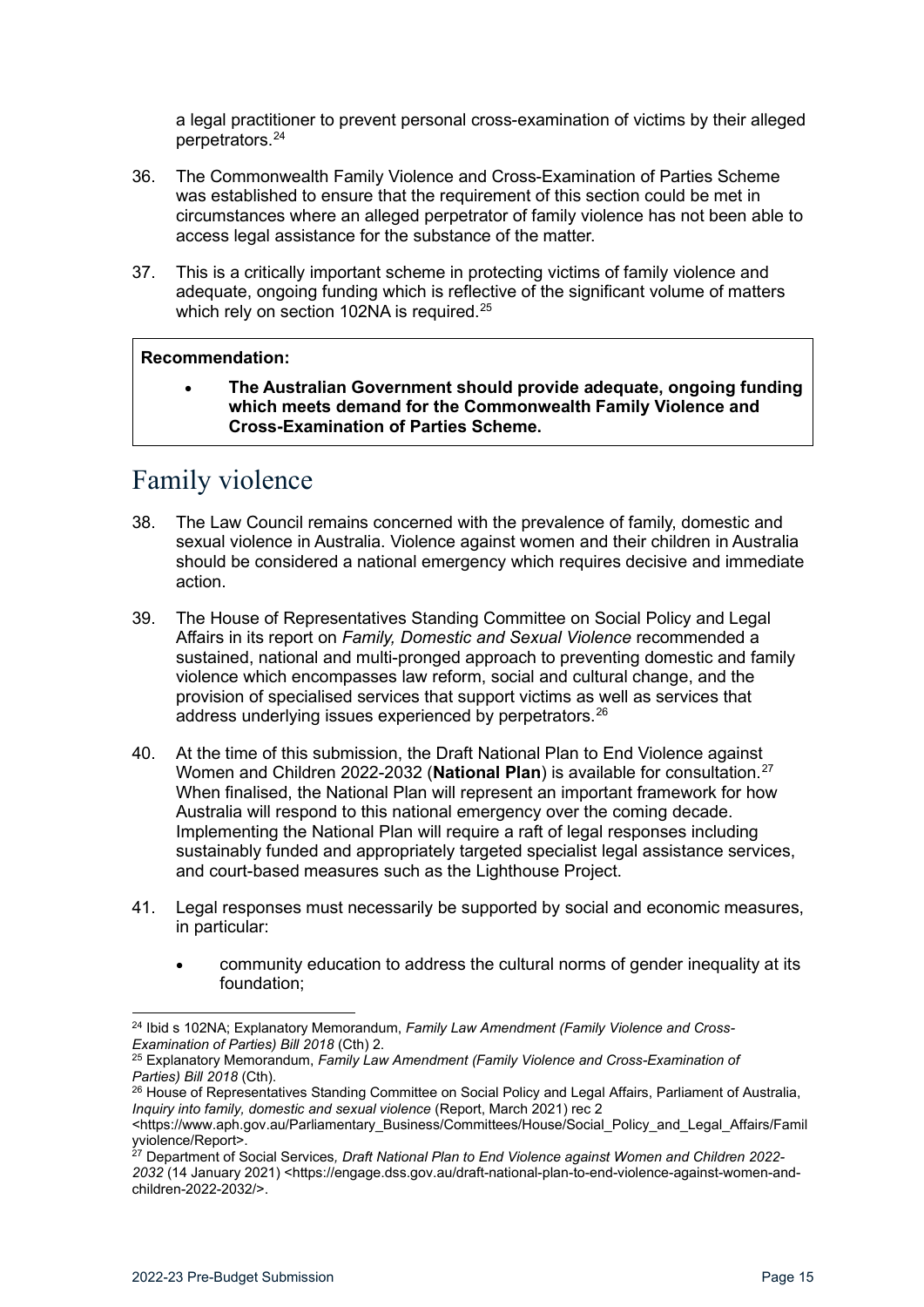- economic measures that target gender-based socio-economic inequality; and
- integrated, sustainably resourced programs and services in areas such as police services, school and university-based services, crisis health and accommodation services, financial assistance services, and perpetrator behaviour change programs.

#### **Recommendation:**

• **The Australian Government should implement the new National Plan to Reduce Violence Against Women and their Children. This will require sustainable and appropriately funded and targeted specialist legal assistance services and court-based measures supported by social and economic measures.**

# <span id="page-15-0"></span>Access to justice in rural, regional and remote communities

- 42. It is critically important that Australians living in RRR communities are able to access justice in the way that best suits their needs. Australians in RRR communities who face critical financial, logistical and infrastructure barriers, are amongst those whose access to justice needs are most often overlooked.
- 43. The Law Council is advised that there is a shortage of private and public practitioners in RRR areas. Even in Queensland, where there is a higher rate of solicitors practising in RRR areas when compared to other jurisdictions,<sup>[28](#page-15-1)</sup> there remains a shortage. Consequently, unmet legal need in RRR communities is significant. To address this, the Australian Government should allocate adequate, long-term funding for legal assistance services in these regions and investigate funding for the development of incentive programs that encourage solicitors to take up employment in RRR communities.
- 44. Technological problems can create barriers to accessing justice in RRR areas, particularly more remote areas, for individuals seeking information or advice, lawyers in obtaining information, mentoring and support, and courts and tribunals using virtual technology.[29](#page-15-2)
- 45. Increased remote-access court appearances following the outbreak of the COVID-19 pandemic has highlighted this issue, with access to remote-access court appearances and legal services limited by unstable or unavailable internet and mobile coverage.<sup>[30](#page-15-3)</sup> This is further exacerbated when some regionally based courts lack the funding for the necessary audio-visual and remote access technologies, as well as the training and administrative support required to support these arrangements.[31](#page-15-4)

<span id="page-15-2"></span><span id="page-15-1"></span><sup>28</sup> Law Council of Australia, *Rural, Regional and Remote Australians* (Final Report, August 2018) 26. <sup>29</sup> Karras et al, Law and Justice Foundation of New South Wales, *On the Edge of Justice: The Legal Needs of People with a Mental Illness in NSW* (2006) 104; Forell, Cain and Gray, *Recruitment and retention of lawyers*. The findings of this research paper, together with those of Cain, Macourt and Mulherin in *Lawyer availability and population change*, are summarised in Michael Cain, Deborah Macourt, Geoff Mulherin and Suzie Forell, Law and Justice Foundation of New South Wales, *Availability of lawyers in RRR locations: what we have learnt*, Updating Justice No 42 (2014) 123; Coverdale, 'Postcode Justice: Rural and Regional Disadvantage in the Administration of the Law' (2011) 16 Deakin Law Review 49.

<span id="page-15-4"></span><span id="page-15-3"></span><sup>&</sup>lt;sup>30</sup> Law Council of Australia, Rural, Regional and Remote Lawyers and Communities National Strategic Plan (November 2020), 18 <https://www.lawcouncil.asn.au/files/pdf/policy-statement/RRR\_NSP.pdf>. <sup>31</sup> Law Council of Australia, *The Justice Project: Final Report – Rural, Regional and Remote (RRR) Australians* (August 2018) ch 21.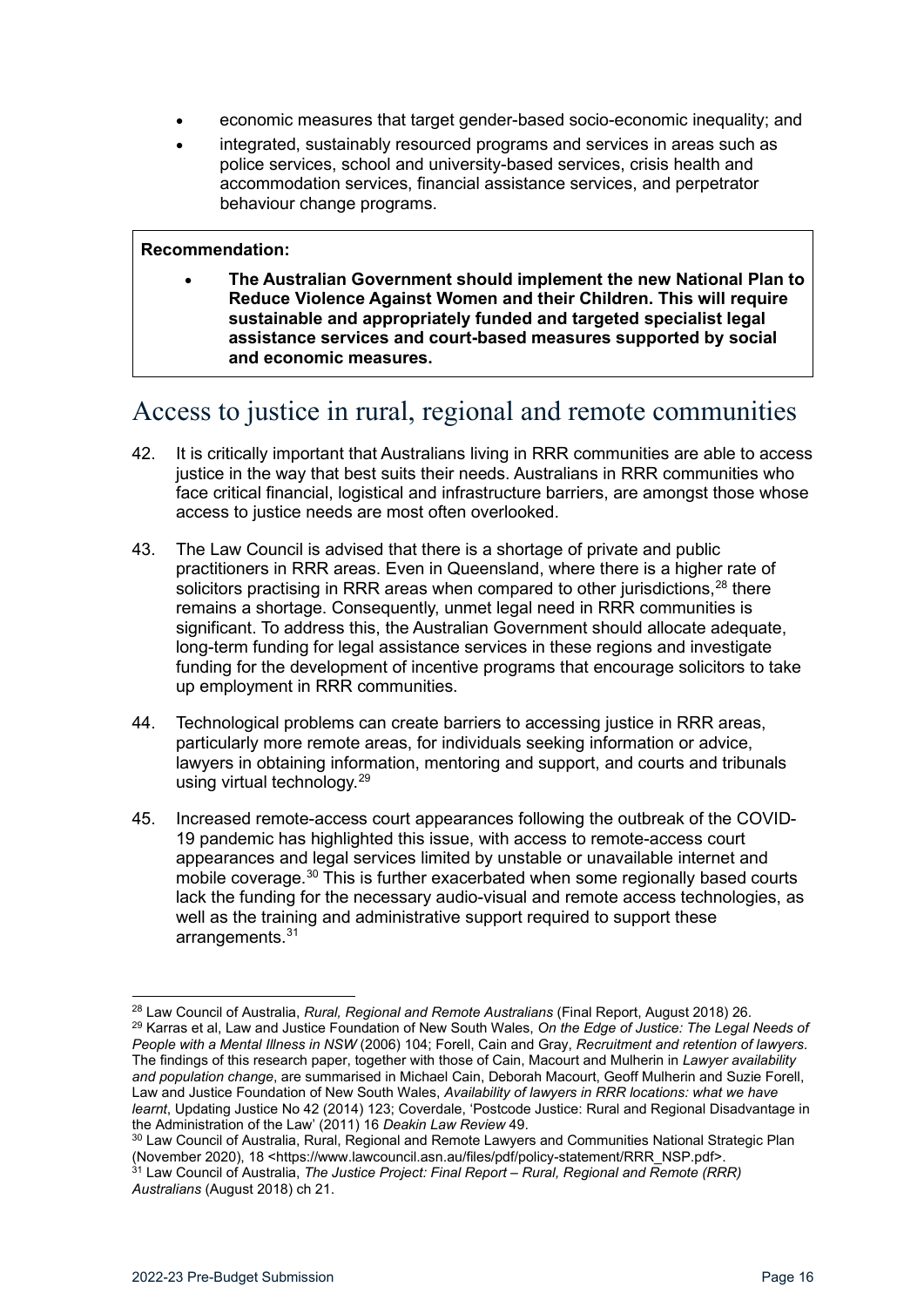- 46. Poor internet and mobile coverage further impact how RRR communities experience justice in their communities. The Law Council has been advised of bail being unavailable on the basis of insufficient mobile networks to support ankle monitors, as well as mobile network-supported 'geofences' being unavailable for domestic violence victims in some RRR areas.
- 47. It should also be noted that improved digital inclusion for RRR communities can play an important role in preventing interactions with the justice system. In particular, education is widely recognised as one of the most important protective factors that will help keep young people out of the youth and adult criminal justice systems. Bridging the digital divide, both in physical access to technology and the resources and skills needed to accrue benefits from use, has the potential to support farreaching change in communities, including in education, youth justice, social inclusion, economic participation and access to information.
- 48. The Law Council considers that in an increasingly online world, it is imperative that access to the necessary technologies in RRR areas and in RRR courts be a priority. However, vulnerable and digitally excluded Australians may not in practice be able to use these technologies and must be considered and supported in the context of these remote access arrangements.

#### **Recommendations:**

- **The Australian Government should allocate adequate, long-term funding for legal assistance services in rural regional and remote communities and investigate funding for the development of incentive programs that encourage solicitors to take up employment in these communities.**
- **Working with state and territory governments, commission a full review of the resourcing needs of rural regional and remote communities (including in relation to interactions with the justice system), with a commitment to then addressing those needs. This should include consideration of increased resourcing to fund adequate technology for internet reliability so that rural and remote communities have equal access to and opportunities for education and participation.**
- **Any review of resourcing should include nuanced and evidence-based considerations of the needs of vulnerable and digitally excluded Australians, to ensure that their legal needs are addressed and accommodated.**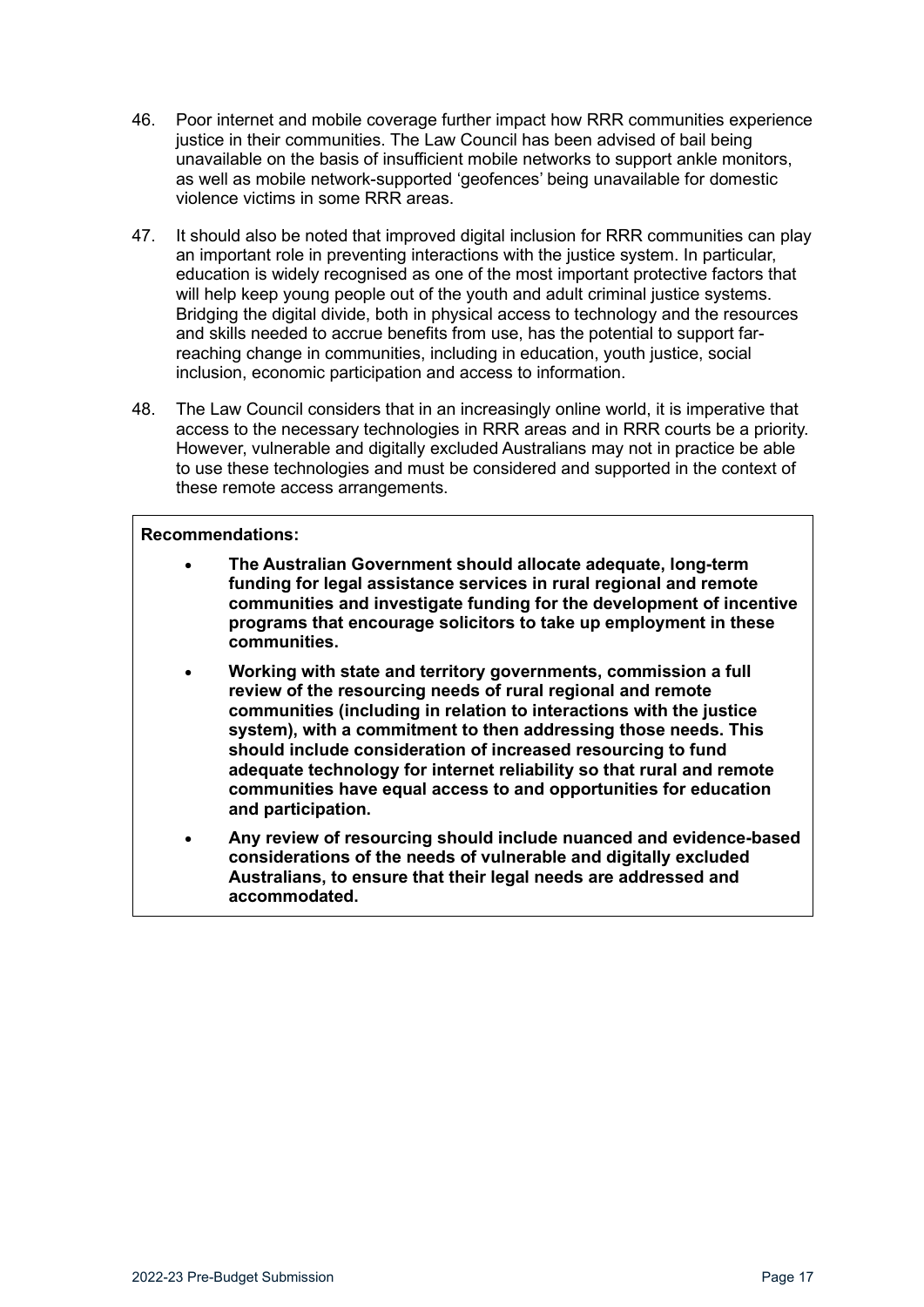# <span id="page-17-0"></span>Aboriginal and Torres Strait Islander peoples

### <span id="page-17-1"></span>**Constitutional recognition**

- 49. A commitment to the principle of self-determination and evidence-based, culturallysafe solutions is critical to addressing the inequality faced by Aboriginal and Torres Strait Islander peoples across Australia, including within the justice system. This is a national shift in perspective that requires national leadership.
- 50. The Law Council has previously articulated its full and unqualified support for the Uluru Statement from the Heart and the recommendations of the Referendum Council.<sup>[32](#page-17-3)</sup> It has now been more than four years since the call for a First Nations Voice enshrined in the Constitution, a process of agreement-making between governments and First Nations, and truth-telling about history. Respecting the principle of self-determination and its manifestation in practice means listening to First Nations and recognising their independent leadership and Voice on the political, economic, social and cultural matters that affect them.
- 51. Constitutional entrenchment would guarantee the recognition, independence and security of a First Nations Voice to Parliament and is the only form of constitutional recognition endorsed by First Nations People via the historic dialogue processes leading to the Uluru Statement.

### **Recommendation:**

• **The Australian Government should provide funding for a referendum regarding the establishment of a First Nations Voice to Parliament as a matter of priority.**

### <span id="page-17-2"></span>**Improving justice outcomes**

- 52. The impact of the criminal justice system on Aboriginal and Torres Strait Islander peoples is a national tragedy, as is the disproportionately large number of Aboriginal and Torres Strait Islander children in the care and protection system. These issues should be the subject of national leadership.
- 53. The National Agreement on Closing the Gap now includes targets to reduce adult and juvenile incarceration, child removals and family violence rates for Aboriginal and Torres Strait Islander peoples.<sup>[33](#page-17-4)</sup> The recently established Justice Policy Partnership, which aims to bring together Commonwealth, state and territory governments and Aboriginal and Torres Strait Islander representatives to progress this framework, is an important beginning – but will need governments to commit to proactive, sweeping and tangible actions to achieve these justice outcomes.
- 54. The Australian Government must implement meaningful and evidence-based strategies to address the disparate imprisonment rates and the rates of violence

<span id="page-17-3"></span><sup>32</sup> Referendum Council, *Final Report* (30 June 2017) <https://www.referendumcouncil.org.au/finalreport.html>.

<span id="page-17-4"></span><sup>33</sup> National Agreement on Closing the Gap (July 2020) <https://www.closingthegap.gov.au/nationalagreement>.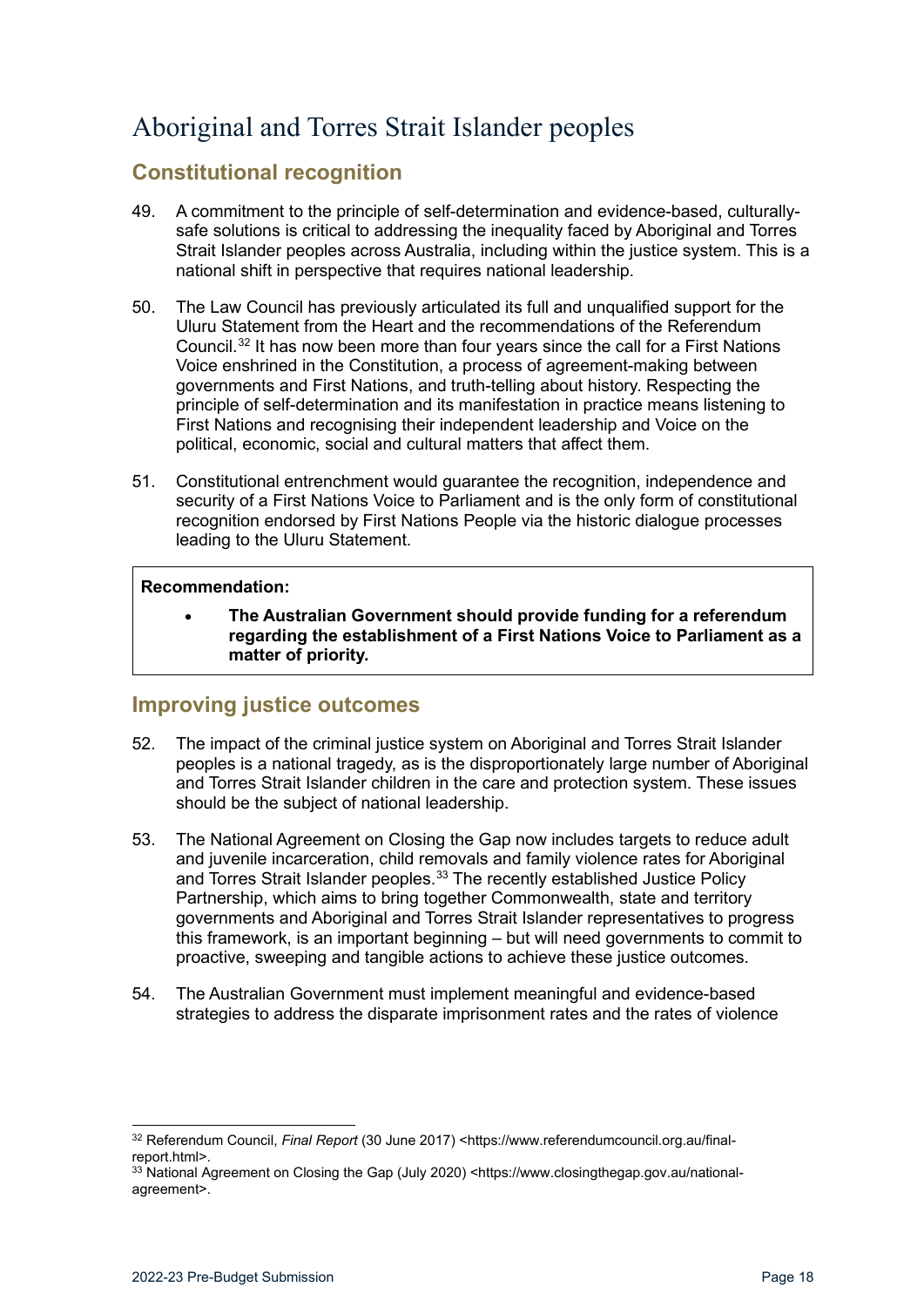against Aboriginal and Torres Strait Islander peoples, particularly having regard to the key recommendations of the ALRC's *Pathways to Justice* Report.[34](#page-18-1)

55. Th Law Council urges the Australian Government to commit to working with peak First Nations bodies, including the Coalition of Peaks, to progress and lead all priority reforms, including increased and sustained funding for ATSILS and FVPLS and to increase the number of First Nations mental health support services and practitioners.

#### **Recommendation:**

- **The Australian Government should:**
	- implement the recommendations of the Australian Law Reform **Commission's** *Pathways to Justice* **Report, informed by Aboriginal and Torres Strait Islander communities and their representatives, to meet or exceed the justice targets in the National Agreement on Closing the Gap;**
	- **ensure that the new Closing the Gap justice targets are backed by appropriate resourcing including for access to justice initiatives, particularly for Aboriginal community-controlled legal services, and preventative approaches spanning a wide range of health, housing, youth engagement, disability and broader services; and**
	- **establish and properly resource a national justice reinvestment body and expanded justice reinvestment trials, to redirect spending to long-term solutions that work (for example, early intervention, diversion, rehabilitation, therapeutic, and exit programs and strategies).**

# <span id="page-18-0"></span>Elder law and elder abuse

- 56. There is a need to address the incidence of elder abuse in Australia, particularly financial elder abuse, but also physical, sexual and psychological abuse and neglect. The ALRC report *Elder Abuse – a National Legal Response* and the Final Report of the Royal Commission into Aged Care Quality and Safety recommend, and the National Plan to Respond to the Abuse of Older Australians 2019-2023 incorporates, a number of measures responding to this need.<sup>[35](#page-18-2)</sup>
- 57. The Law Council welcomes the Australian Government's recent announcement of an additional \$44 million in funding to implement the National Plan, which includes \$18.4 million over three years for specialist elder abuse units (such as specialist legal assistance services), health-justice partnerships and case management and

Commission into Aged Care Quality and Safety, *Care, Dignity and Respect* (Final Report, 1 March 2021) <https://agedcare.royalcommission.gov.au/publications/final-report>; Council of Attorneys-General, *National Plan to Respond to the Abuse of Older Australians (Elder Abuse) 2019-2023* (July 2019)

<span id="page-18-1"></span><sup>34</sup> Australian Law Reform Commission, *Pathways to Justice—An Inquiry into the Incarceration Rate of Aboriginal and Torres Strait Islander Peoples* (Report No 133, December 2017)

<sup>&</sup>lt;https://www.alrc.gov.au/publication/pathways-to-justice-inquiry-into-the-incarceration-rate-of-aboriginal-and-<br>torres-strait-islander-peoples-alrc-report-133/>.

<span id="page-18-2"></span><sup>&</sup>lt;sup>35</sup> Australian Law Reform Commission, *Elder Abuse—A National Legal Response* (Report No 131, June 2017) <https://www.alrc.gov.au/publication/elder-abuse-a-national-legal-response-alrc-report-131/>; Royal

<sup>&</sup>lt;https://www.ag.gov.au/rights-and-protections/publications/national-plan-respond-abuse-older-australianselder-abuse-2019-2023>.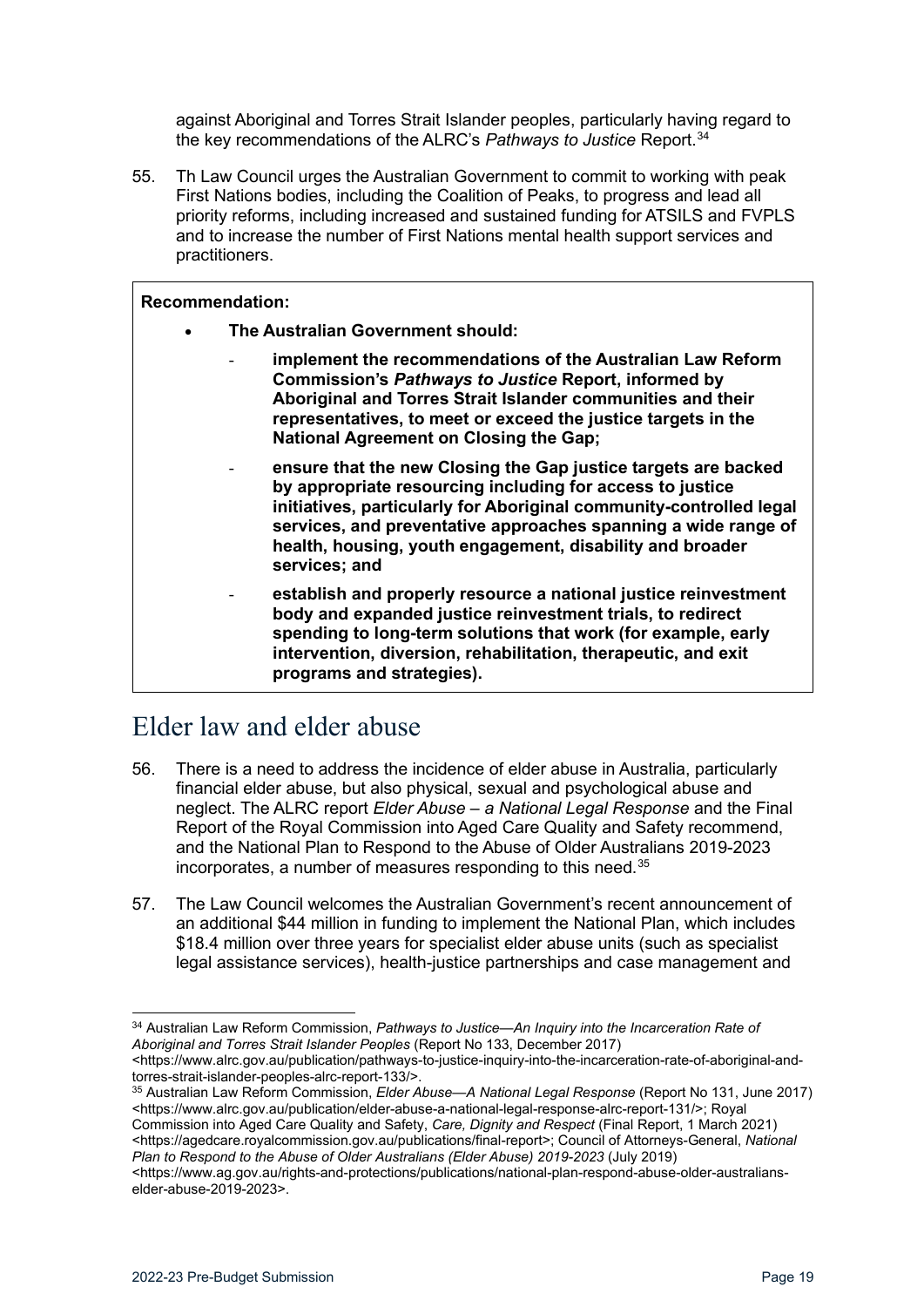mediation services.<sup>[36](#page-19-2)</sup> Also welcome is the inclusion of funding for response services such as the 1800ELDERHelp line, elder abuse research programs and elder abuse awareness initiatives.

- 58. However, the Law Council remains concerned that funding of specialist legal assistance and aged care advocacy services is inadequate in light of the acute and widespread nature of elder abuse within the community and calls for substantial additional funds for legal assistance services to provide specialist advice, representation and education for older persons. These services play a fundamental, often unrecognised, role in ensuring transparency and scrutiny of aged care.
- 59. The underfunding of legal assistance services means that, for example, in the 2020- 21 financial year, just over one per cent of approved legal aid grants were provided to assist persons aged 65 years and over.<sup>[37](#page-19-3)</sup> despite this group constituting 16 per cent of the population.[38](#page-19-4) Funding for civil legal assistance is further limited with less than a quarter of the approved grants for this group being granted to civil law matters.<sup>[39](#page-19-5)</sup>
- 60. Given that effective implementation of the National Plan requires a coordinated approach across all service providers, it is important that the upcoming Budget provide appropriate and sustained funding to ensure government agencies, tribunals and publicly funded services are properly resourced to implement the National Plan in a consistent manner.

### **Recommendation:**

• **The Australian Government should provide appropriate, sustained and increased funding for specialist legal assistance and aged care advocacy services, government agencies, and relevant tribunals that work towards reducing elder abuse.**

### <span id="page-19-0"></span>Migration and humanitarian visa issues

### <span id="page-19-1"></span>**Legal assistance to asylum seekers and other visa applicants**

61. The Law Council remains particularly concerned that following severe funding cuts in 2014, only a small number of asylum seekers in Australia have access to government-funded legal assistance. This means that the community's costs of providing such assistance are shifted to increased burdens on courts and tribunals. However, early legal assistance can help to prevent unmeritorious claims.<sup>[40](#page-19-6)</sup> To achieve more efficient, sustainable and fair outcomes, and reduce downstream pressures on courts and tribunals, full Commonwealth funding for the Immigration Advice and Application Assistance Scheme for all asylum seekers in need should be reinstated. In addition, the Law Council calls on the Australian Government to invest

<span id="page-19-2"></span><sup>&</sup>lt;sup>36</sup> Senator the Hon Michaelia Cash, Attorney-General, 'Funding to protect the rights of older Australians' (Media Release, 20 December 2021), <https://ministers.ag.gov.au/media-centre/funding-protect-rights-older-

<span id="page-19-3"></span><sup>&</sup>lt;sup>37</sup> National Legal Aid Statistics Report, 'Age' (for Financial Year 2020-2021)

<sup>&</sup>lt;https://nla.legalaid.nsw.gov.au/nlareports/Default.aspx>.

<span id="page-19-4"></span><sup>&</sup>lt;sup>38</sup> Australian Bureau of Statistics, Australian Demographic Statistics (Catalogue No. 3101.0, June 2019).<br><sup>39</sup> National Legal Aid Statistics Report, 'Age' (for Financial Year 2020-2021)

<span id="page-19-5"></span><sup>&</sup>lt;https://nla.legalaid.nsw.gov.au/nlareports/Default.aspx>.

<span id="page-19-6"></span><sup>40</sup> Law Council of Australia, *The Justice Project: Final Report – Asylum Seekers* (August 2018) 3, 23-4.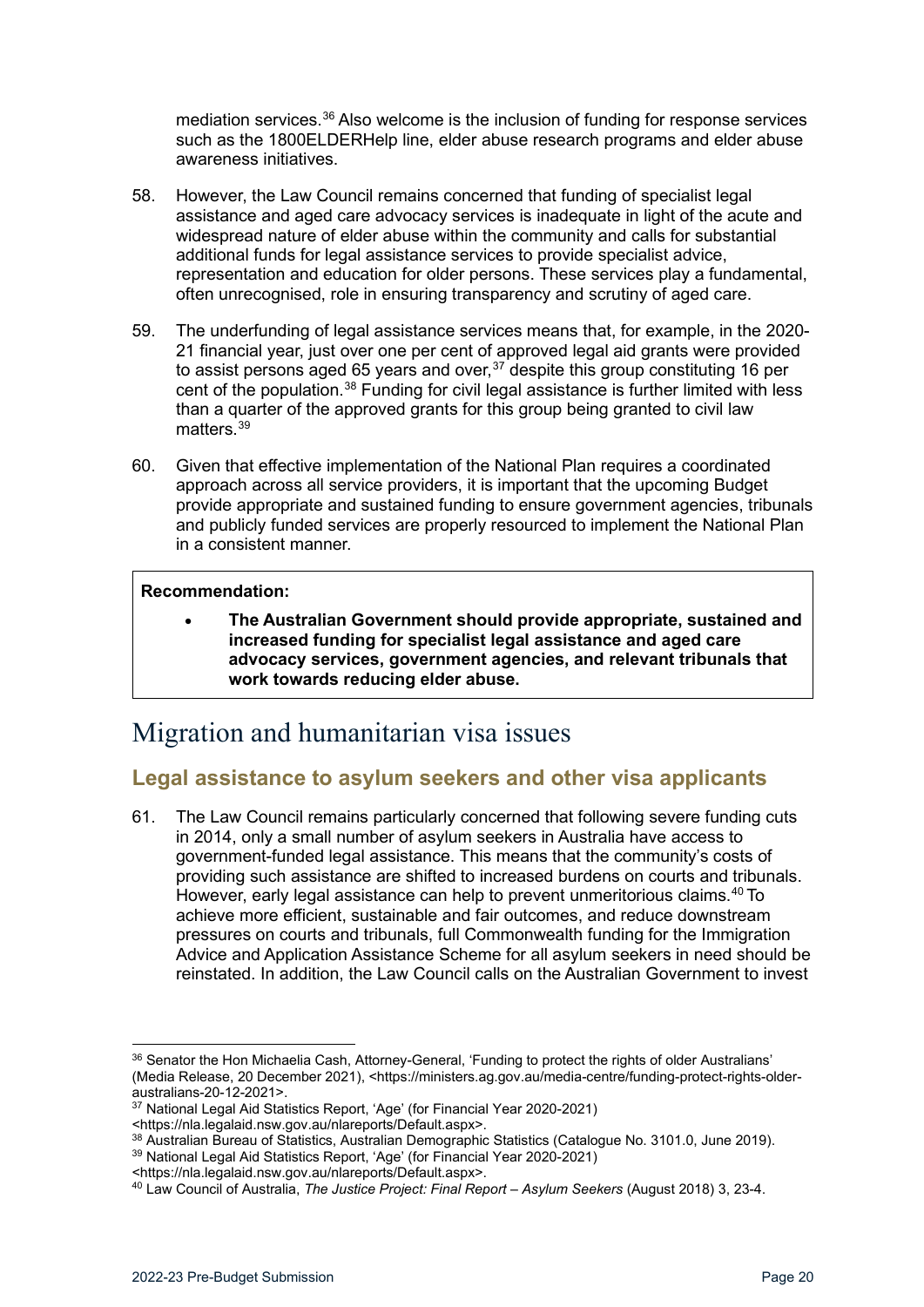additional resources in LACs and CLCs to address gaps in migration legal assistance.

#### **Recommendation:**

- **The Australian Government should:**
	- **re-instate full Commonwealth funding for the Immigration Advice and Application Assistance Scheme for all asylum seekers in need; and**
	- **provide additional resources to Legal Aid Commissions and Community Legal Centres to address gaps in migration legal assistance.**

### <span id="page-20-0"></span>**Court and tribunal application fees in migration matters**

- 62. The Law Council further calls on the Australian Government to reconsider the recent increases to the fees for applications to the AAT for review of non-protection related migration decisions<sup>[41](#page-20-1)</sup> and to the FCFCA for judicial review in migration cases.<sup>[42](#page-20-2)</sup>
- 63. The increase from \$690 to \$3,365[43](#page-20-3) for migration-related applications to the FCFCA poses a severe threat to access to justice for migrants and a fundamental rule of law issue.[44](#page-20-4) Currently, applicants who demonstrate financial hardship can access a fee waiver but vulnerable applicants may still be required to pay a fee of \$1,680, [45](#page-20-5) which is more than double the current filing fee for other matters (\$700). [46](#page-20-6) The Law Council also considers the \$3,000 (for migration applications) and \$1,846 (for refugee applications) fees charged by the AAT's MRD for a hearing, to be unjustifiably high, compared with other divisions of the AAT, which are mostly set at \$962 or in some cases, have no fee at all.<sup>[47](#page-20-7)</sup>
- 64. In the Law Council's view, increasing fees is not the way to deal with the backlog of cases before the FCFCA or the MRD of the AAT. These increases will likely result in a significant upsurge in unrepresented applicants as people will be even less able to afford access to legal assistance after paying the application fee. This will likely increase the workload of the FCFCA and produce further delays. Rather, to deal with existing delays, the Law Council calls for an increase in funding to the FCFCA with a particular focus on the appointment of more judges well-qualified to determine migration law cases.

<span id="page-20-2"></span><span id="page-20-1"></span><sup>41</sup> Following the commencement of the Migration Amendment (Merits Review) Regulations 2021 (Cth). <sup>42</sup> Following the commencement of the Federal Court and Federal Circuit Court Amendment (Fees) Regulations 2020 (Cth).

<span id="page-20-3"></span> $43$  After taking into account the automatic increases to the fee made by operation of the indexation provisions in the subregulation 2.20(1A) of the Federal Court and Federal Circuit and Family Court Regulations 2012 (Cth).

<span id="page-20-4"></span><sup>44</sup> Federal Circuit and Family Court of Australia, 'General federal law fees' (Web Page, 1 July 2021) <https://www.fcfcoa.gov.au/gfl/gfl-fees>.

<span id="page-20-6"></span><span id="page-20-5"></span><sup>45</sup> Federal Court and Federal Circuit and Family Court Regulations 2012 (Cth), reg 2.06A. 46Federal Circuit and Family Court of Australia, 'General federal law fees' (Web Page, 1 July 2021) <https://www.fcfcoa.gov.au/gfl/gfl-fees>.

<span id="page-20-7"></span><sup>47</sup> See Administrative Appeals Tribunal, 'Fees', *Migration and refugee: Migration* (Web Page)

<sup>&</sup>lt;https://www.aat.gov.au/apply-for-a-review/migration-and-refugee/migration/fees>; Administrative Appeals Tribunal, 'Fees', *Migration and refugee: Refugee* (Web Page) <https://www.aat.gov.au/apply-for-areview/migration-and-refugee/refugee/fees>; Administrative Appeals Tribunal, 'Fees', *Other decisions* (Web

Page) <https://www.aat.gov.au/apply-for-a-review/other-decisions/fees>.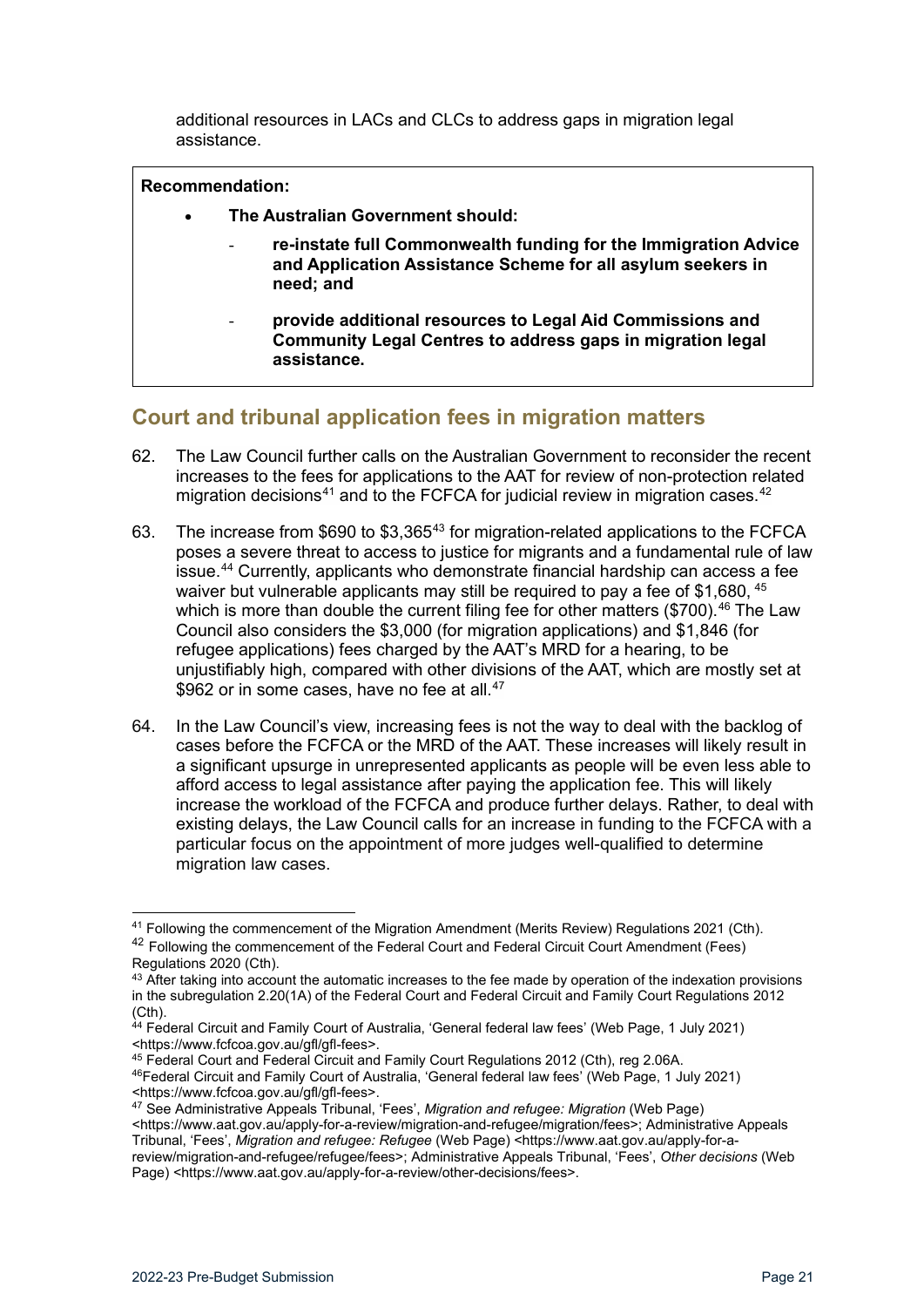#### **Recommendation:**

• **The Australian Government should reduce the filing fees for migrationrelated matters in the Federal Circuit and Family Court of Australia.**

### <span id="page-21-0"></span>**Humanitarian Program**

- 65. The Law Council calls on the Australian Government to increase the target for the Humanitarian Program above the ceiling of 13,750 places allocated for the 2021-22 financial year<sup>[48](#page-21-1)</sup> to ensure that its commitment to allocate 13,000 places to Afghans over the next four years<sup>49</sup> does not come at the expense of persons of other nationalities who have been assessed, for example, by the United Nations High Commissioner of Refugees (**UNHCR**), as highly vulnerable and in need of protection.
- 66. The Law Council has indicated that the allocation set aside for Afghans will likely need to be revised upward going forward to ensure that Australia responds adequately and proportionately to the crisis in Afghanistan.<sup>[50](#page-21-3)</sup> This should be considered in planning the Humanitarian Program going forward.
- 67. An increase to the target for the Humanitarian Program is also necessary in light of the significant fall in Humanitarian visas granted in recent years. According to the Department of Home Affairs' 2020-21 Annual Report, only 5,947 visas were granted within the Humanitarian Program in that financial year, down from 13,171 in 2019- 20, 18,762 in 2018-19 and 21,698 in 2016-17. [51](#page-21-4)
- 68. The Law Council acknowledges that the challenges of bringing people into Australia during the COVID-19 pandemic are significant. The Department of Home Affairs' 2020-21 Annual Report records that the granting of offshore Humanitarian visas had been de-prioritised for a period during 2020-21 and that COVID-19 border measures prevented travel to Australia for offshore Humanitarian visa holders unless they hold a travel exemption throughout that year. [52](#page-21-5)
- 69. However, a travel exemption is no longer required by fully vaccinated offshore Humanitarian visa holders to enter Australia.<sup>[53](#page-21-6)</sup> Further, the Department of Home Affairs' 2020-21 Annual Report records that '[d]espite the impacts of COVID-19, the Department delivered 160,052 places in the [Migration] Program' in 2020-21, which filled an Annual Migration Program number set at  $160,000$  places.<sup>[54](#page-21-7)</sup>
- 70. The Law Council considers that the impact of the COVID-19 pandemic increases the onus on countries like Australia to receive persons recognised to be owed protection and who have satisfied any relevant security-related criteria, when they have

<span id="page-21-1"></span><sup>48</sup> Commonwealth of Australia, 'Budget Measures – Budget Paper No.2 2021-22', 11.

<span id="page-21-2"></span><sup>49</sup> Hon Alex Hawke MP, Minister for Immigration, Citizenship, Migrant services and Multicultural Affairs, 'Commitment of Afghanistan Increased' (Media Release, 21 January 2022),

<span id="page-21-3"></span><sup>&</sup>lt;https://minister.homeaffairs.gov.au/AlexHawke/Pages/commitment-to-afghanistan-increased.aspx>.  $50$  Law Council of Australia, 'Australian Government's increased commitment to Afghan nationals a good start' (Media Release, 24 January 2022), <https://www.lawcouncil.asn.au/media/media-releases/australiangovernments-increased-commitment-to-afghan-nationals-a-good-start>.<br>
<sup>51</sup> Department of Home Affairs, *Annual Report 2020-21*, 82.<br>
<sup>52</sup> Ibid 102.<br>
<sup>52</sup> Department of Home Affairs, 'COVID-19 and the border – Vaccinated tra

<span id="page-21-4"></span>

<span id="page-21-6"></span><span id="page-21-5"></span>

<sup>&</sup>lt;https://covid19.homeaffairs.gov.au/vaccinated-travellers>.

<span id="page-21-7"></span><sup>54</sup> Ibid 83.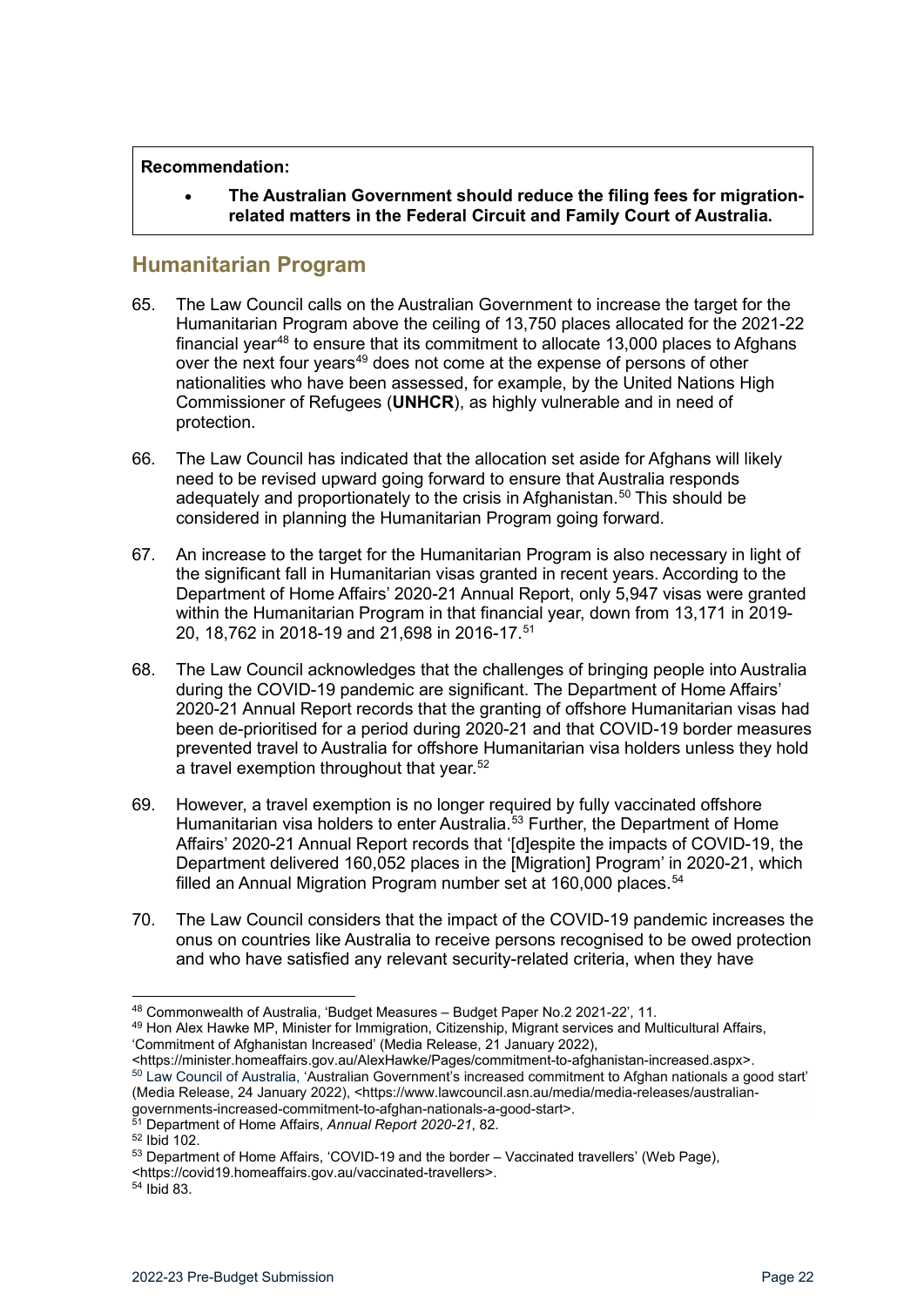capacity to do so safely in light of the challenges presented by the pandemic. According to the UNHCR, the number of refugees resettled last year is the lowest over the last 20 years, with the COVID-19 pandemic exacerbating an existing downturn.[55](#page-22-2)

- 71. In the longer term, the Law Council strongly encourages the Australian Government to ensure that a temporary dip in the Humanitarian Program is not an entrenched step down. The suggestion in the 2021-22 Budget papers that the 'ceiling' of 13,750 places will be maintained 'over the forward estimates' suggests the possibility of this.<sup>[56](#page-22-3)</sup> For this reason, the number should be a 'target' rather than a ceiling.
- 72. The Law Council considers that the intake should ultimately be increased to at least the 20,000 places per annum recommended by the Report of the Expert Panel on Asylum Seekers in 2012. [57](#page-22-4)

### **Recommendations:**

- **The Australian Government should set a target for the Humanitarian Program above the ceiling of 13,750 places allocated for the 2021-22 financial year so that its commitment to allocate 13,000 places to Afghans over the next four years amounts to a total increase to the Program, rather than a shuffling of allocation within it.**
- **The Australian Government aim to return to 20,000 places in the Humanitarian Program over the forward estimates.**

# <span id="page-22-0"></span>Oversight and integrity

### <span id="page-22-1"></span>**Federal Judicial Commission**

- 73. It is essential to the promotion of the rule of law and the Australian constitutional system that there be a strong, independent, and transparent judiciary. Consistent with this aspiration, a means of fairly and punctually addressing complaints directed to the judiciary in an independent, structured manner is necessary.
- 74. A Federal Judicial Commission, underpinned by four key features, namely independence, coherence, accessibility and transparency, would assist to provide a clear and structured framework for responding to such complaints, and if established appropriately, will serve to promote public trust and integrity in the complaint-handling process.<sup>[58](#page-22-5)</sup> The Federal Judicial Commission would also support the provision of education, training and support, including pastoral care, for judicial officers.
- 75. This issue is particularly relevant at the present time while the Australian Government considers the scope and model of the proposed CIC (discussed further below). In the Law Council's view, the Federal Judicial Commission should be established at arm's length from the executive government and separate from any

<span id="page-22-2"></span><sup>55</sup> United Nations High Commissioner for Refugees, Global Compact on Refugees – Indicator Report 2021 (16 November 2021) <https://www.unhcr.org/global-compact-refugees-indicator-report/wpcontent/uploads/sites/143/2021/11/2021\_GCR-Indicator-Report\_spread\_web.pdf>.

<sup>56</sup> Commonwealth, 'Budget Measures Budget Paper No. 2 2021–22' (11 May 2021), 11.

<span id="page-22-4"></span><span id="page-22-3"></span><sup>57</sup> Air Chief Marshal Angus Houston AC, AFC (Ret'd), Paris Aristotle AM, Professor Michael L'Estrange AO, Report of the Expert Panel on Asylum Seekers (August 2012), [3.3]-[3.8].

<span id="page-22-5"></span><sup>&</sup>lt;sup>58</sup> Law Council of Australia, Principles underpinning a Federal Judicial Commission (Policy Statement, 5 December 2020) <https://www.lawcouncil.asn.au/resources/policies-and-quidelines/policy-statementprinciples-underpinning-a-federal-judicial-commission>.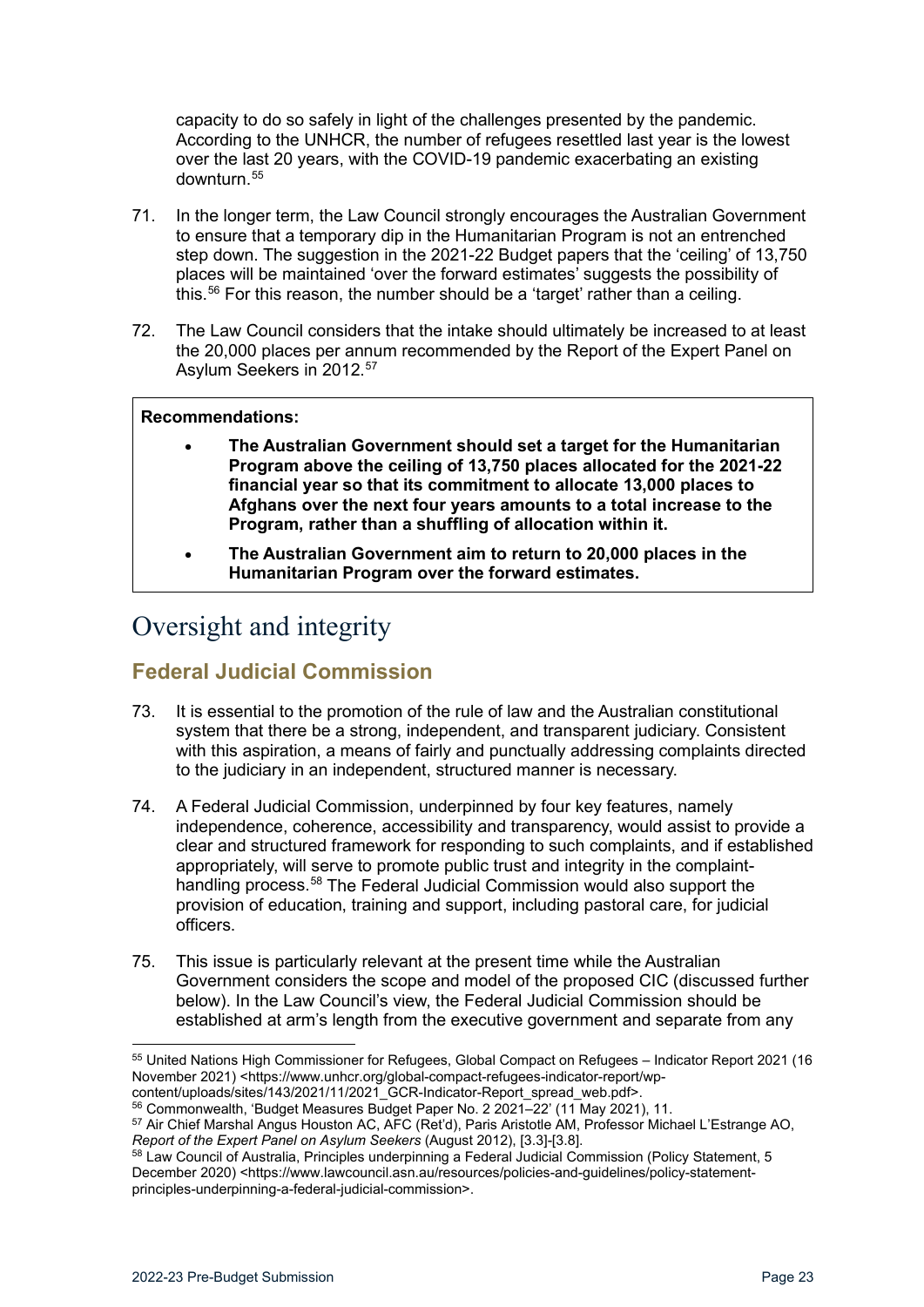CIC, to ensure the independence of the judiciary and the separation of powers. The federal judiciary should be thoroughly consulted on any model proposed.<sup>[59](#page-23-1)</sup>

### **Recommendation:**

• **In consultation with, and in a manner endorsed by, the federal judiciary, the Australian Government should establish and adequately resource a Federal Judicial Commission to deal with any allegation of lack of competency, serious misconduct or corruption in the High Court, federal courts and Administrative Appeals Tribunal.** 

### <span id="page-23-0"></span>**Commonwealth Integrity Commission**

- 76. The administrative and executive powers of the Commonwealth have continued to be expanded significantly during the current Parliament, and in particular, throughout the COVID-19 pandemic. This is especially evident through extensive delegations of legislative powers to the executive and exercise of those powers without adequate oversight, including specific non-disallowable determinations directed at controlling cross-border travel during the COVID-19 pandemic, $60$  as well as regular expansions of highly intrusive national security and law enforcement powers.
- 77. In this context, it has never been more critical that the Australian Government create an effective CIC, with appropriate powers and resources, to strengthen our systems of integrity and independent oversight.
- 78. The 2019-20 Budget set aside \$104.5 million (including \$10.0 million in capital funding over four years from 2019-20) for a CIC, $61$  and the Commonwealth Integrity Commission Bill Exposure Draft was released in November 2020. However, no CIC has yet been established in Australia.
- 79. Furthermore, by reference to the scope of role and funding of similar bodies (such as the New South Wales Independent Commission Against Corruption and Law Enforcement Conduct Commission), the Law Council considers that the 2020-21 Budget did not contain sufficient resources to support the establishment and operation of the CIC. This should be addressed in the 2022-23 Budget.

### **Recommendation:**

• **The Australian Government must ensure that when established, the proposed Commonwealth Integrity Commission is adequately funded to achieve its purpose.**

<span id="page-23-1"></span><sup>59</sup> Ibid.

<span id="page-23-2"></span><sup>&</sup>lt;sup>60</sup> For example, the Biosecurity (Human Biosecurity Emergency) (Human Coronavirus with Pandemic Potential) Declaration 2020 (Cth) – see subsection 475(2) of the *Biosecurity Act* 2015 (Cth) (**Biosecurity Act**) and the Biosecurity (Human Biosecurity Emergency) (Human Coronavirus with Pandemic Potential) (Overseas Travel Ban Emergency Requirements) Determination 2020 (Cth) – see subsection 477(2) of the Biosecurity Act.

<span id="page-23-3"></span><sup>61</sup> Australian Government, Budget 2019-20, Budget Paper No 2: Expense Measures, 50.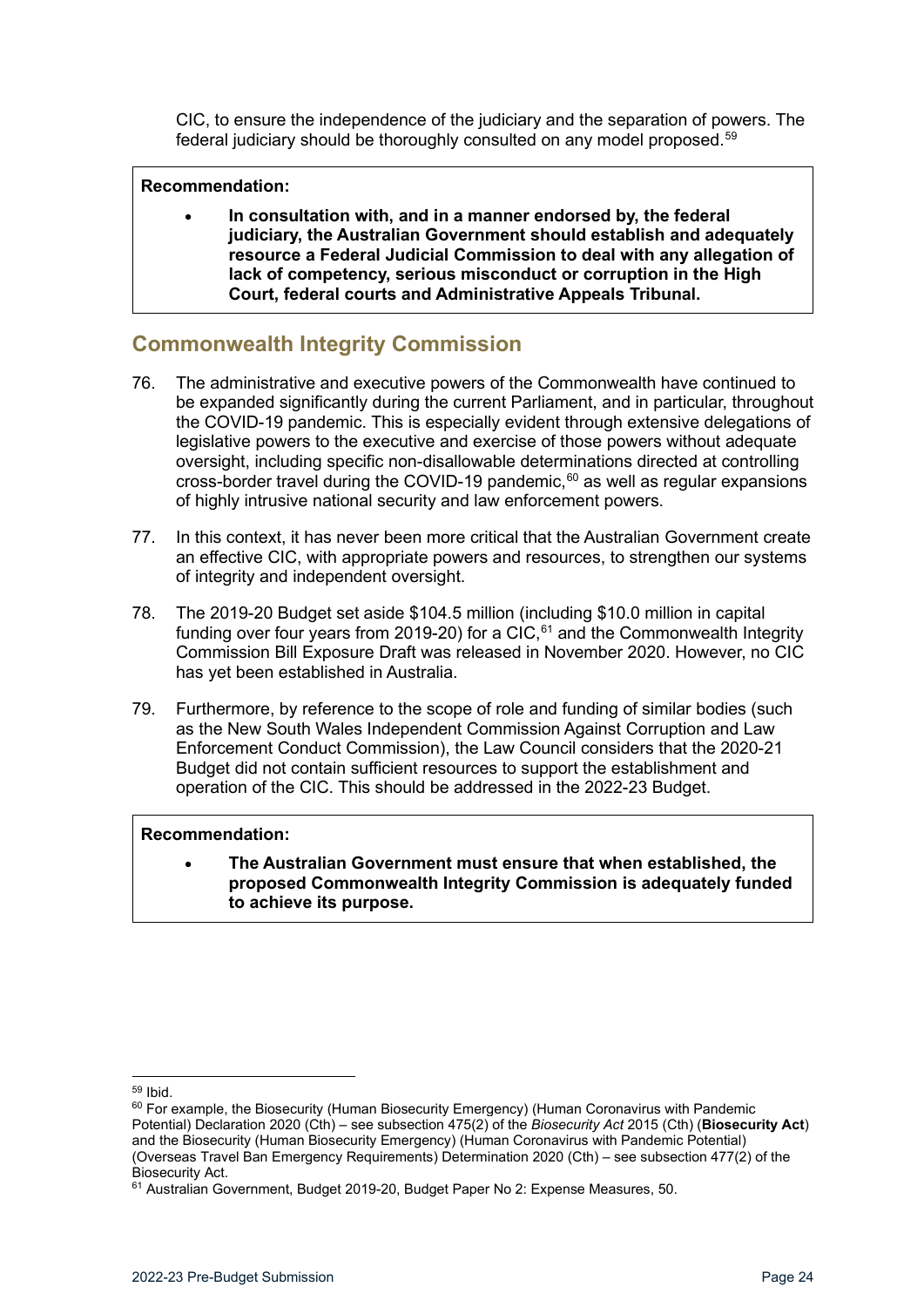# <span id="page-24-0"></span>Addressing gender inequality and unsafe workplaces

- 80. The Law Council notes the Federal Government's Roadmap for Respect: Preventing and Addressing Sexual Harassment in Australian Workplaces (**Roadmap**)<sup>[62](#page-24-3)</sup> and, pursuant to that Roadmap, the *Sex Discrimination and Fair Work (Respect at Work) Amendment Act 2021* (Cth), passed in September 2021. The Law Council reiterates that this Act was a positive step forward in realising the recommendations of the AHRC's Respect@Work report and notes the Australian Government's planned continued roll-out of the Roadmap. Nonetheless, the Law Council maintains its position that further amendments are required to give effect to the recommendations of the Respect@Work report.
- 81. The Law Council also supports the implementation of other measures aimed at addressing unsafe workplaces, gender inequality, sexual harassment and discrimination. In particular, the continued resourcing of the roll-out of campaigns aimed at challenging the drivers of gender inequality, such as the Stop it at the Start Campaign<sup>[63](#page-24-4)</sup> and Our Watch's whole of-school respectful relationships program.<sup>[64](#page-24-5)</sup>

### **Recommendation:**

• **The Australian Government should provide appropriate resourcing to review and implement the remaining Respect@Work recommendations by the end of 2022.**

# <span id="page-24-1"></span>Adequate Resourcing for Relevant Federal Agencies and **Organisations**

### <span id="page-24-2"></span>**Funding for the Australian Human Rights Commission**

82. The AHRC remains significantly under resourced. The AHRC Corporate Plan for 2021-22 identified the constrained funding environment as a key strategic risk. $65$  It noted that the AHRC is facing 'long term structural problems' and that its budget appropriation has not risen to account for the appointment of new commissioners and rising case numbers.<sup>[66](#page-24-7)</sup> The AHRC has been forced to rely on external partnerships and fund-raising to undertake its program of work.

<span id="page-24-3"></span><sup>62</sup> Australian Government, A Roadmap for Respect: Preventing and Addressing Sexual Harassment in Australian Workplaces (8 April 2021) <https://www.ag.gov.au/rights-and-protections/publications/roadmap-forrespect>.The Roadmap represents the Australian Government's formal response to Australian Human Rights Commission'[s Respect@Work report:](https://humanrights.gov.au/our-work/sex-discrimination/publications/respectwork-sexual-harassment-national-inquiry-report-2020) Australian Human Rights Commission, Respect@Work: Sexual Harassment National Inquiry Report (2020) <https://humanrights.gov.au/our-work/sex-

<span id="page-24-4"></span>discrimination/publications/respectwork-sexual-harassment-national-inquiry-report-2020>. <sup>63</sup> See, eg, Australian Government, *Violence Against Women - Let's Stop It At The Start* (Web Page) <https://www.respect.gov.au/>.

<span id="page-24-6"></span><span id="page-24-5"></span><sup>&</sup>lt;sup>64</sup> See, eg, Our Watch, Respectful Relationships Education (Web Page) <https://education.ourwatch.org.au/>. <sup>65</sup> Australian Human Rights Commission, *Corporate Plan 2021 – 2022* (2021), 17

<sup>&</sup>lt;https://humanrights.gov.au/our-work/commission-general/publications/corporate-plan-2021-2022>.

<span id="page-24-7"></span><sup>66</sup> Australian Human Rights Commission, *Operating environment analysis and Risk oversight and management* (2021), 7 <https://humanrights.gov.au/our-work/commission-general/publications/corporate-plan-2021-2022>.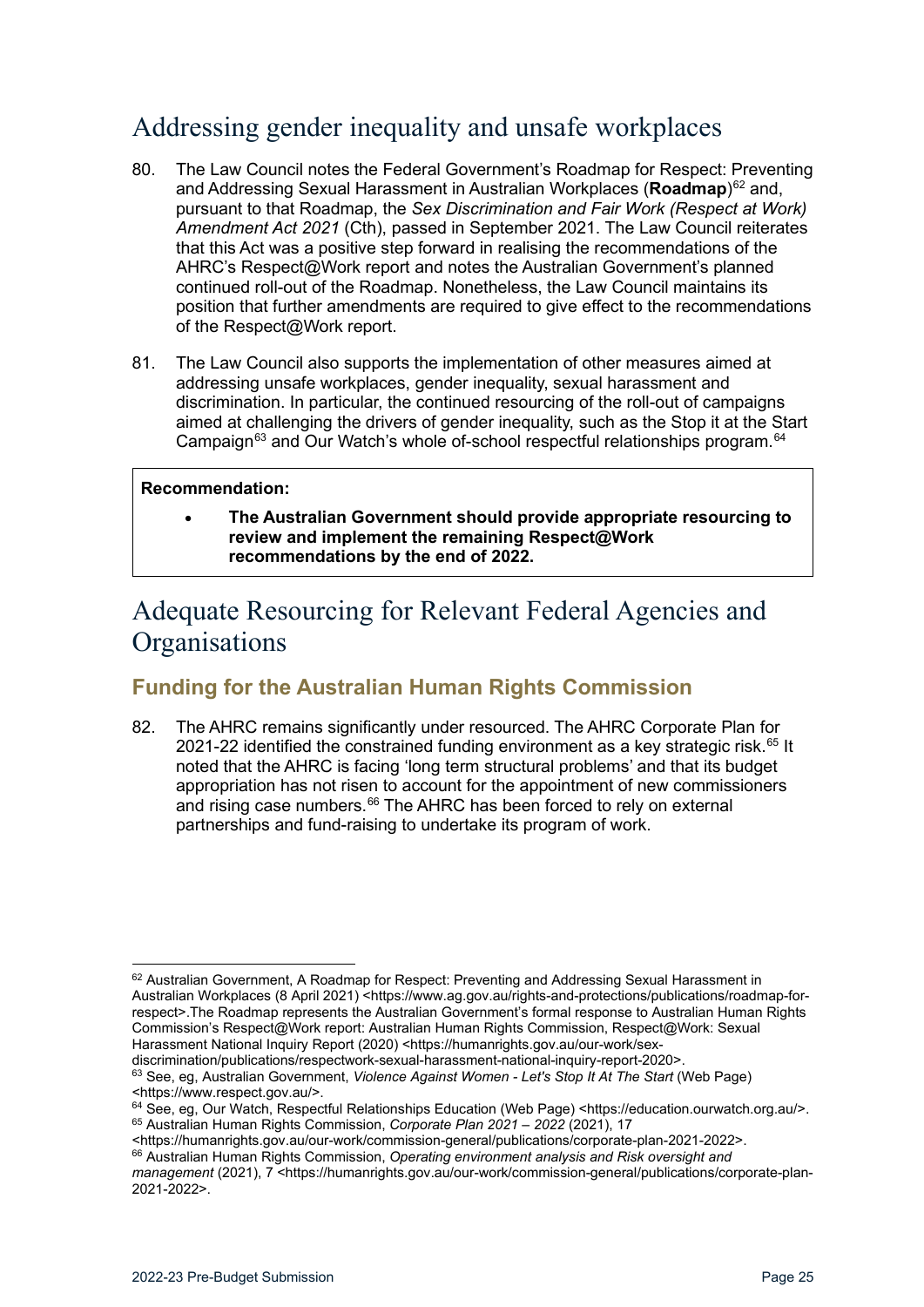#### **Recommendation:**

• **The Australian Government should adequately resource the Australian Human Rights Commission to ensure that it can effectively carry out its investigation, complaint and conciliation functions and its function of enhancing public education and human rights resources.**

### <span id="page-25-0"></span>**Fair Work Ombudsman**

83. Protecting the rights of workers and employees must involve appropriate funding of courts, commissions and other bodies such as the FWO. The FWO's annual report 2020-2021 sets out the impact of the COVID-19 pandemic on the work it undertakes.<sup>[67](#page-25-2)</sup> The Law Council notes that the FWO was allocated an additional \$46.3 million in funding from the Government over 3 years, from 2019-20 to 30 June 2022. However, the Australian Government should review any additional need for funding as the effects of the COVID-19 pandemic continue to change.

### **Recommendation:**

• **The Australian Government should review the funding of the Fair Work Ombudsman to ensure that it is appropriately funded to meet the additional demand created by the impacts of the COVID-19 pandemic.** 

### <span id="page-25-1"></span>**Australian Competition and Consumer Commission**

84. As noted at paragraph [7](#page-7-4) above, the Law Council understands that there is an increasing demand for consumer and credit related services. In addition to supporting consumers to bring their own actions (through the provision of dedicated additional legal assistance sector funding) the Australian Government should provide adequate resourcing of public regulators, particularly the ACCC, to enable its enforcement program to be carried out, which includes the ability to take action against Australian Consumer Law and other consumer law breaches.

### **Recommendation:**

• **The Australian Government should review the funding of the Australian Competition and Consumer Commission to enable its enforcement program to be carried out effectively, which includes the ability to take action against Australian Consumer Law and other consumer law breaches.**

<span id="page-25-2"></span><sup>67</sup> Fair Work Ombudsman and Registered Organisations Commission Entity, *Annual Report 2020–21* (20 September 2021) <https://www.fairwork.gov.au/sites/default/files/2021-10/fworoce-annual-report-2020- 2021.pdf>.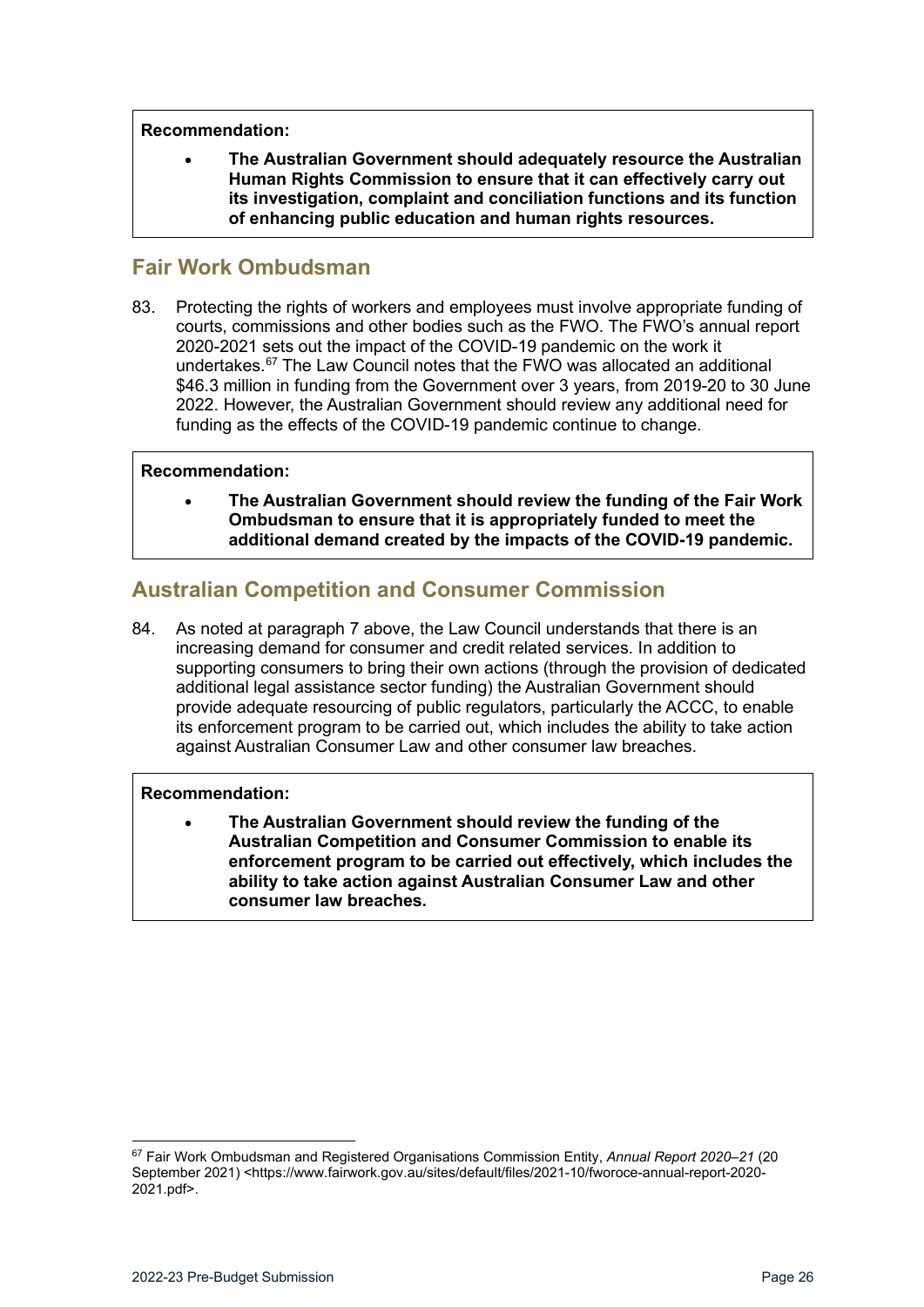# <span id="page-26-0"></span>Climate Change

- 85. The impacts of climate change and its far-reaching consequences will continue to shape domestic and international legal frameworks into the future. There is a short timeframe within which to enact mitigation and adaptation strategies to minimise to the greatest extent possible the harm caused by climate change and adapt to its effects.
- 86. In its recent research paper entitle 'Addressing the legal needs of the missing middle', the Law Council identified emergencies, including natural and humangenerated disasters, as a factor that can exacerbate existing legal problems and result in increased legal need.<sup>[68](#page-26-1)</sup> In recognition of the ongoing and increasing legal need of climate-impacted vulnerable and disadvantaged communities, additional, targeted funding available to the legal assistance sector is required.
- 87. The legal implications of climate change are increasingly being tested before Australian courts. Australia will also increasingly be required to consider the risks that climate change poses to the enjoyment of human rights, as well as the role of human rights obligations in informing measures taken to mitigate and adapt to the changing climate and its impacts.
- 88. The next phase of development of Australia's domestic regulatory response to the physical and transition risks posed by climate change must offer long-term, evidence-based, solutions with higher levels of ambition and predictability. Australia's international law obligations and rule of law principles must be paramount in driving this domestic legislative response.

### **Recommendations:**

- **The Australian Government provide additional funding available to the legal assistance sector targeted at meeting the ongoing and increasing legal need of climate-impacted vulnerable and disadvantaged communities.**
- **The Australian Government review current federal domestic legal frameworks regarding adaptation and mitigation to climate change, to ensure that they:**
	- **fully implement Australia's international law obligations with respect to climate change;**
	- **respect, protect and fulfil Australia's international human rights law obligations;**
	- **give effect to rule of law principles; and**
	- **are fair and equitable, promotes public confidence and provide a just transition for affected communities.**

<span id="page-26-1"></span><sup>68</sup> Law Council of Australia, Addressing the legal needs of the missing middle (Research Paper, November 2021) 13 <https://www.lawcouncil.asn.au/resources/policies-and-guidelines/position-paperaddressing-the-legal-needs-of-the-missing-middle>.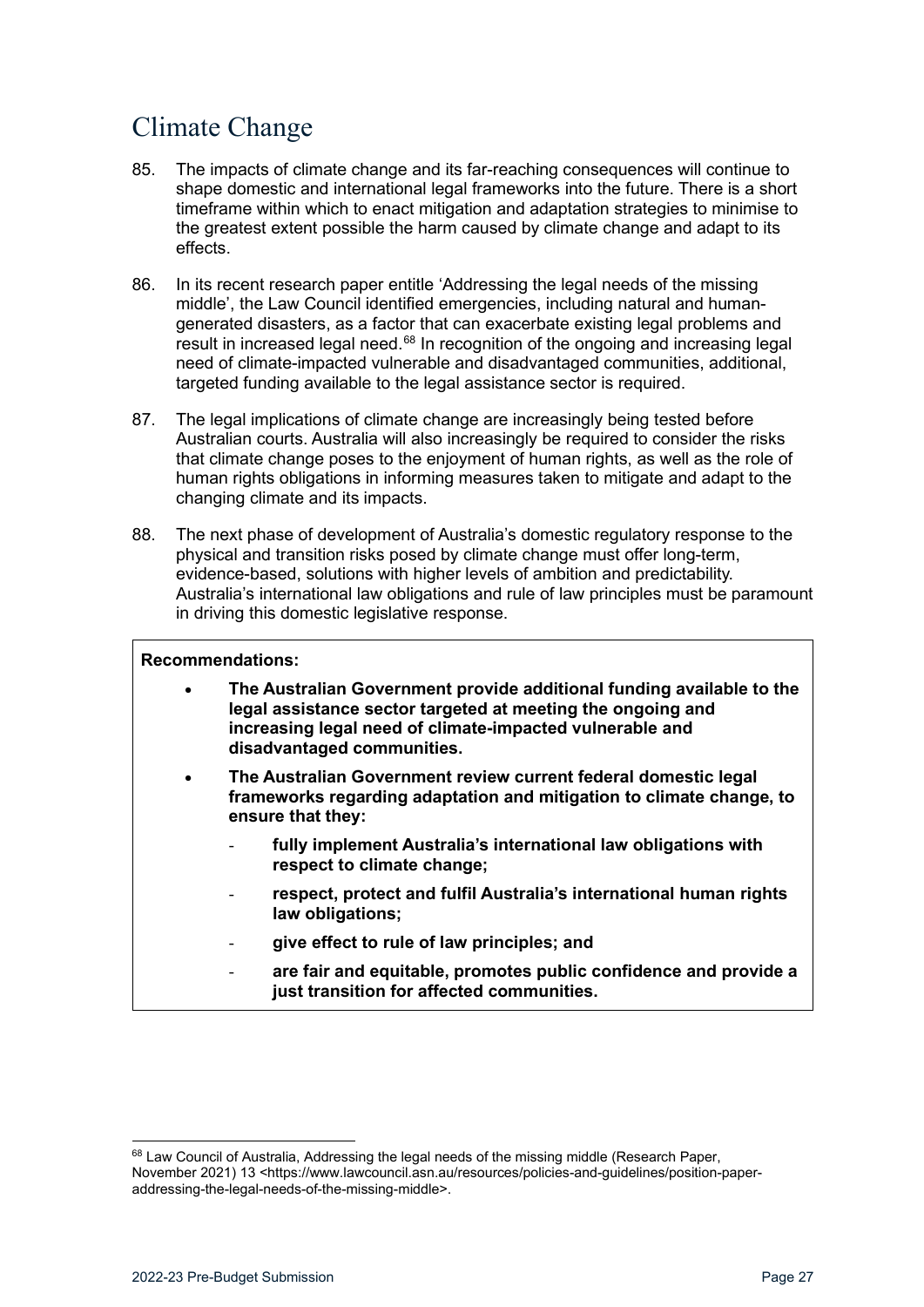# <span id="page-27-0"></span>Developing and strengthening the legal profession in the South Pacific region

- 89. The Law Council requests that funds be allocated to support its activity in promoting the rule of law in the South Pacific region.
- 90. This submission is based on the premise that adequate funding of legal infrastructure in developing nations can contribute to social and economic stability, enhance law and order, promote democratic practices, reduce political unrest, ensure access to justice and help negate other foreign influences. Underpinning this premise is the assumption that it is in Australia's interests to ensure political stability and adherence to the rule of law in small Pacific Island nations.
- 91. The proposals below are consistent with the Government's Pacific Regional COVID-19 Development Response Plan, which acknowledges that Australia's engagement in security remains critical to the region's recovery from COVID-19 and which promotes inclusive skills development through the adaptation of training to ensure future offerings reflect the new needs of Pacific employers and those industries hardest hit by COVID-19.<sup>[69](#page-27-1)</sup>
- 92. Based on research carried out by the Law Council's International Law Section (**ILS**), in conjunction with the South Pacific Lawyers Association (**SPLA**), the specific areas to which the Law Council requests assistance from the Australian Government are:
	- **Telecommunications**. Improved telecommunications facilities for Pacific Island countries are vital in ensuring the viability of the legal profession in developing countries, particularly bearing in mind the increasing importance of online meetings. The ILS regularly engages in online dialogue with colleagues in the South Pacific, and poor telecommunications is a constant source of concern. It is likely that even after the pandemic, videoconference meetings will be largely preferred to face-to-face meetings, and lawyers in the Pacific will be severely disadvantaged if they are unable to communicate effectively in this manner.
	- **Capacity building**. It would be extremely beneficial to the South Pacific region if funding were made available to enable the Law Council to participate in capacity-building exercises in the region, principally relating to the establishment of law associations in Timor Leste, Tuvalu, Niue and the Federated States of Micronesia. Independent law associations are fundamental to the rule of law, and promote stability, good governance and functioning justice systems in the South Pacific. Enquiries initiated by the ILS in conjunction with the SPLA have consistently led to requests from developing countries for assistance in this regard. Law associations enable the profession to address contentious issues in a coordinated and coherent manner, as well as exercising a degree of self-regulation, and are accordingly of fundamental importance to the rule of law.
	- **Dialogue between Pacific Island nations**. The ILS considers that it would be in Australia's interests for the government to contribute funding that would facilitate videoconference meetings between leaders of the profession in the various South Pacific countries. Not only would this enable law societies and professional representatives to better communicate on issues of common importance, it would facilitate the involvement of the Law Council and enable

<span id="page-27-1"></span><sup>69</sup> Department of Foreign Affairs and Trade, *Pacific Regional COVID-19 Development Response Plan* (October 2020) <https://www.dfat.gov.au/sites/default/files/covid-response-plan-pacific-regional.pdf>.